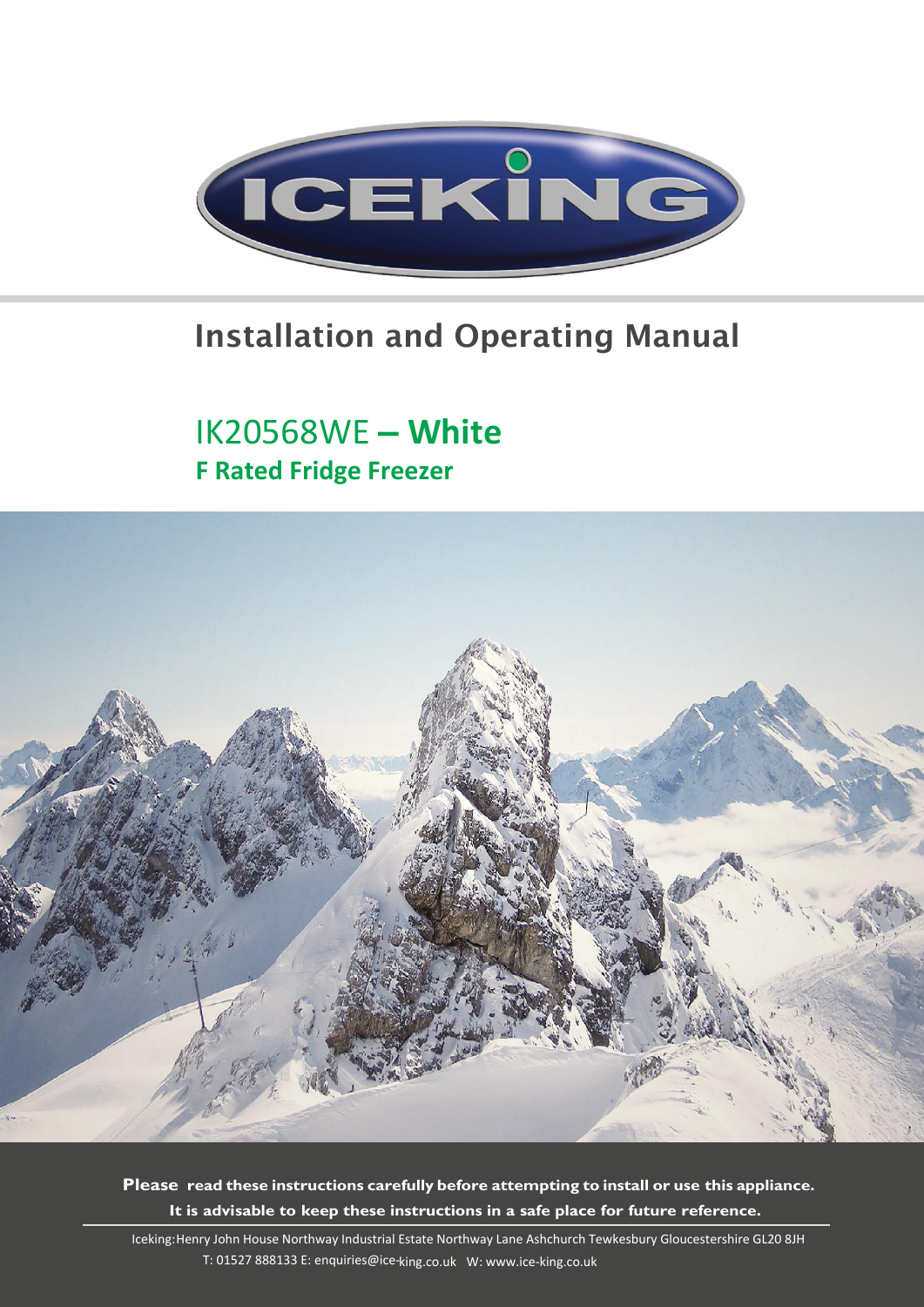# INTRODUCTION:

Thank you for choosing this ICEKING appliance. It has been designed to give years of trouble-free use provided it is installed and maintained correctly.

Please read these instructions carefully before installing or using your appliance. It is advisable to keep your purchase and installation receipts with these instructions in a safe place for future reference.

Included is some important safety information in addition to guidelines and recommendations that will enable you to take full advantage of all the functions available.

This quality appliance has been tested and certified to meet all applicable UK electrical and safety standards.

This appliance must be installed and connected in accordance with current regulations by a qualified electrician.

After unpacking the appliance ensure that there is no visible damage.

If the appliance has been damaged during transit, do not use it, contact your retailer immediately.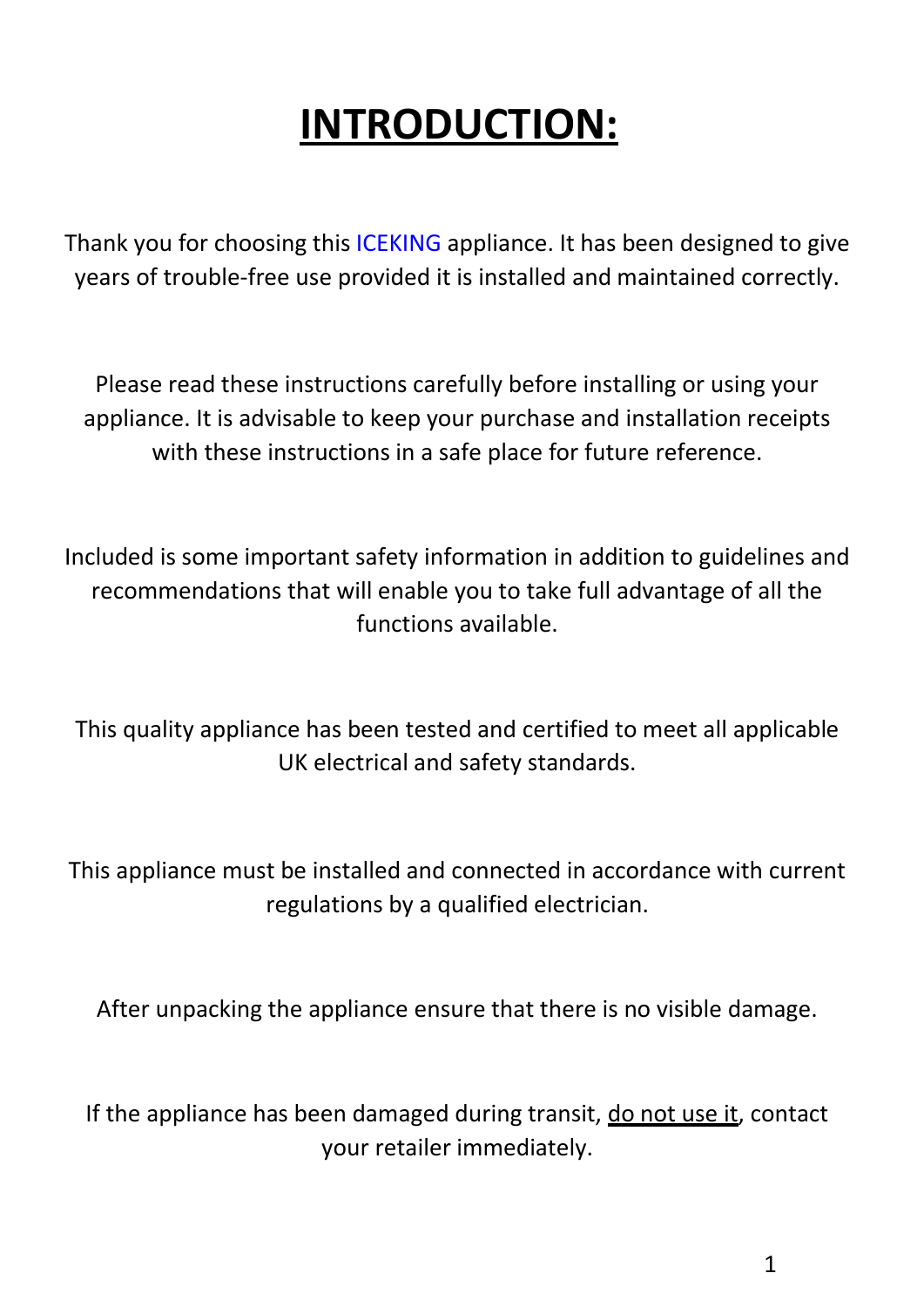## YOUR 2-YEAR MANUFACTURER'S GUARANTEE:

#### THIS DOES NOT AFFECT YOUR STATUTORY RIGHTS.

Your new **ICEKING** appliance carries a free guarantee which protects you against the cost of repairs during the first 24 months from date of purchase provided that: any claim is accompanied by evidence of the model reference, model serial number and proof of purchase, such as a Sales Receipt, showing that the appliance was purchased within the 24 months prior to the date of claim.

### YOUR GUARANTEE IS VALID ONLY IN THE UK.

To Register your Appliance simply complete the card in your appliance pack and return it with a stamp affixed or alternatively register your Appliance at *www.ice-king.co.uk/register-your-product*

### SERVICE HELP-LINE

Should your appliance develop a fault, please call the Iceking Service Helpline on:

#### 01527-888133

Please remember to have all your product details available, including the model number, serial number, date of purchase and your retailer's details before registering a fault.

Your service call cannot progress without this information.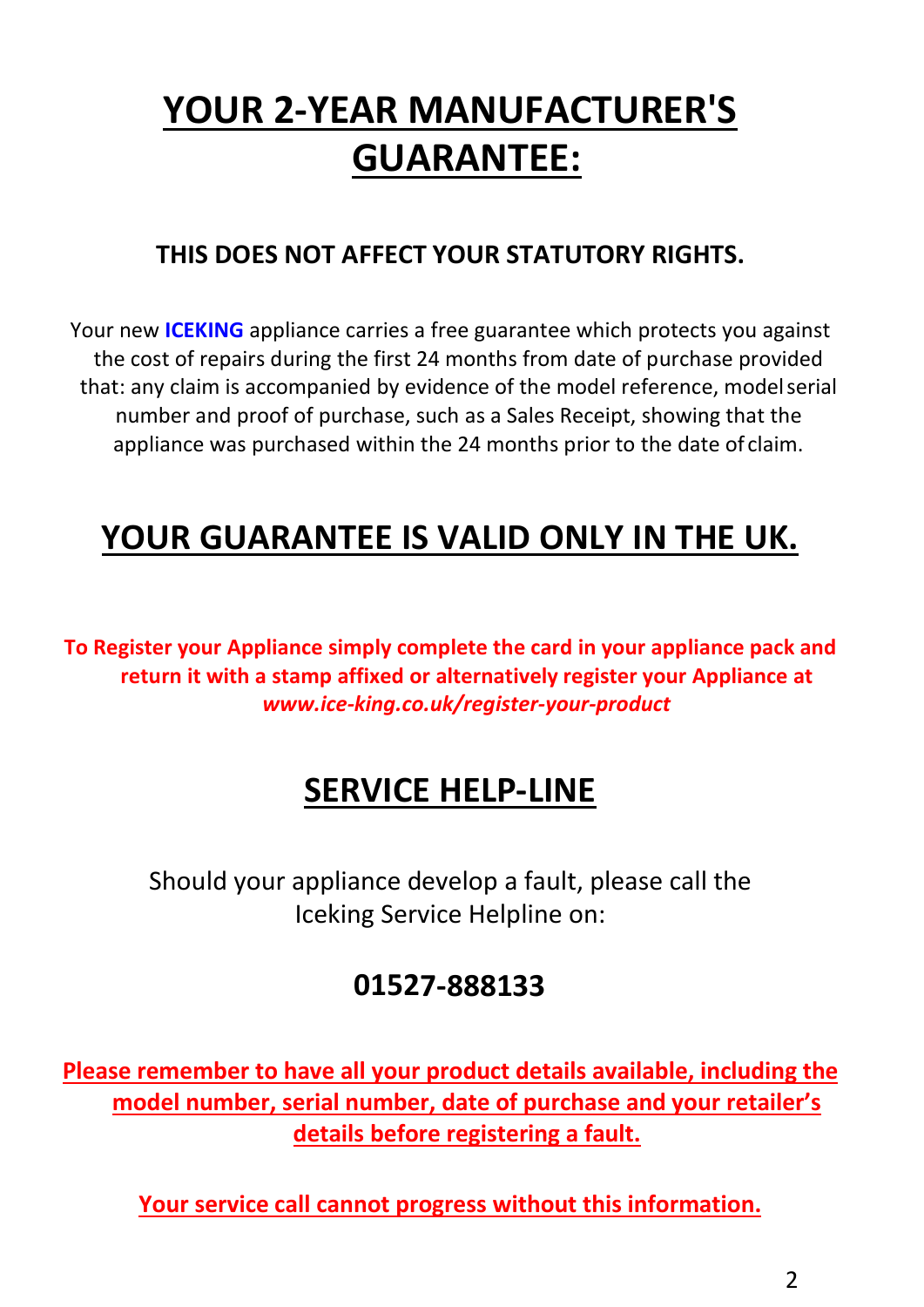# WHAT IS NOT COVERED UNDER THE GUARANTEE:

- Any appliance not correctly installed and operated in accordance with the manufacturer's instructions.
- Any appliance that is used for anything other than domestic purposes.
- Any defect caused by accident, misuse, unauthorised modification or inexpert repair.
- Cost of Call-out where a fault cannot be found with the appliance.
- Cost of Call-out for work covering routine maintenance, such as, but not exclusively, cleaning of filters or defrosting.
- Cost of Call-out for work required to correct the alignment of doors following door reversal procedures carried out by you.
- Use of the appliance by anyone other than the Householder.
- Use in any commercial environment.
- Consumable items, such as, but not exclusively, fuses in plugs, bulbs and breakable items which require routine replacement.
- Repair costs incurred that have not been authorised by Repairtech and/or carried out by a non-approved Repairtech engineer.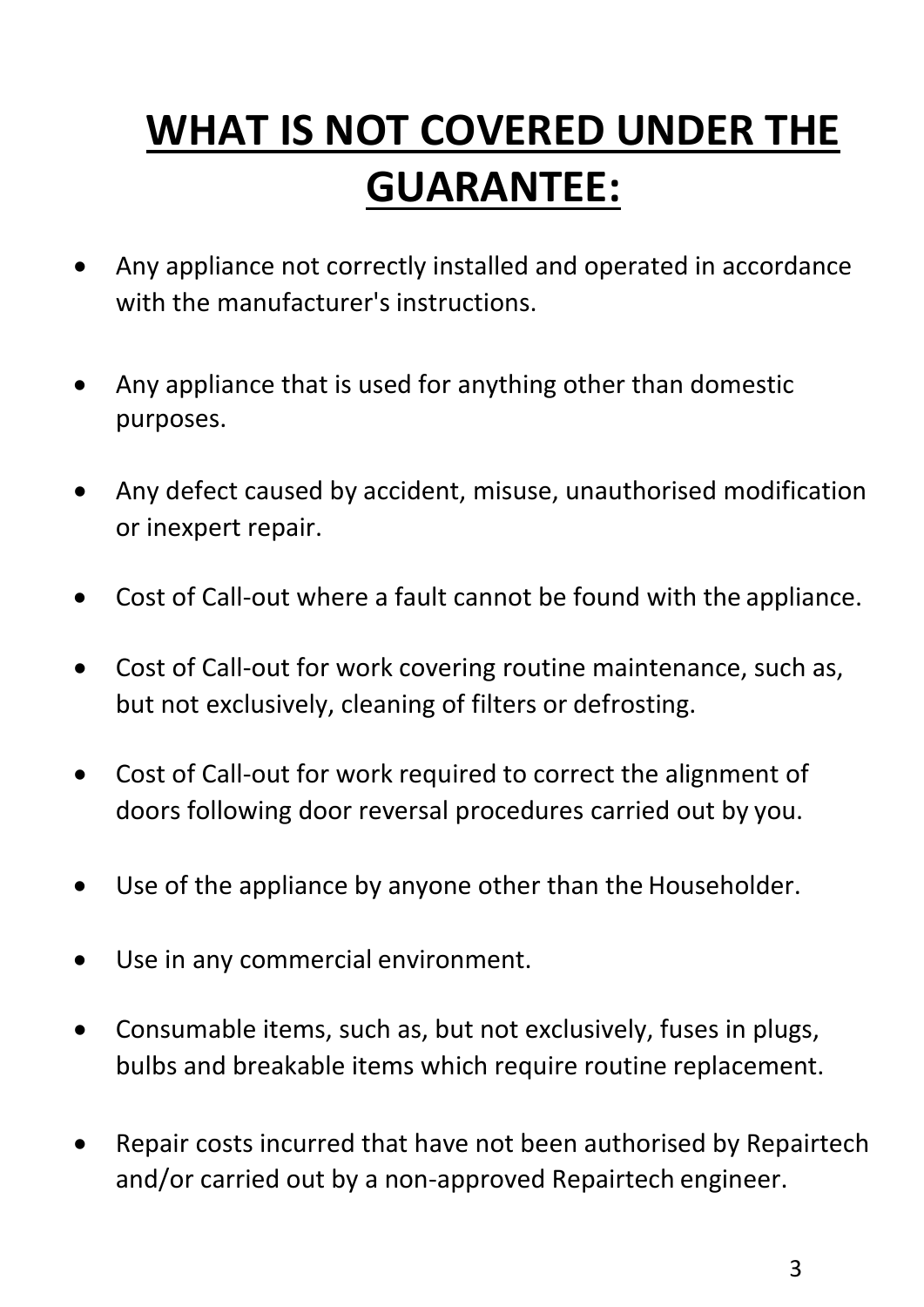## CONTENTS:

### Section 1. First Steps

Section 2. Installation

Section 3. General Safety and Use

Section 4. Description of the Appliance

Section 5. Daily Use

Section 6. Maintenance

Section 7. Trouble Shooting

Section 8. Servicing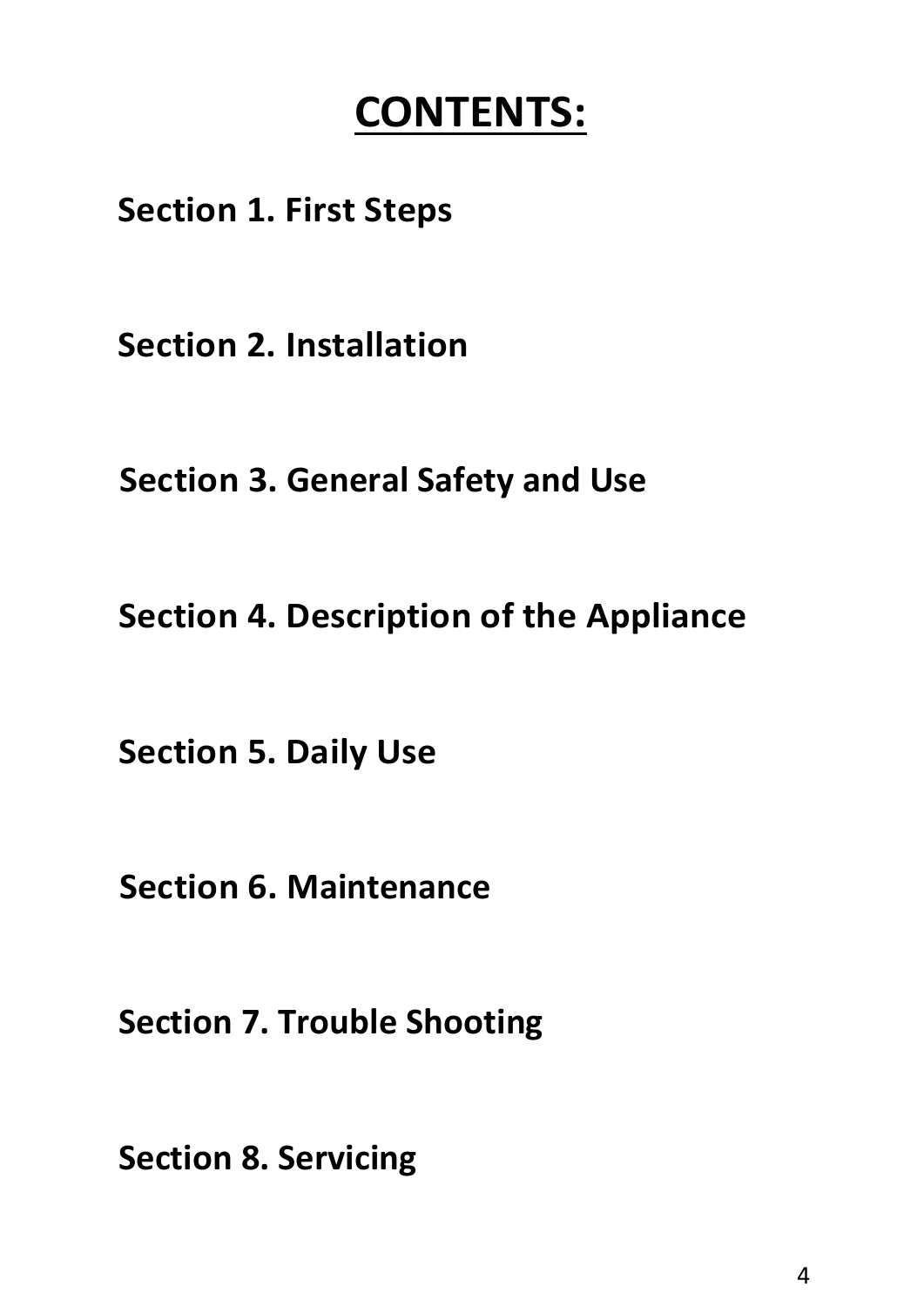# FIRST STEPS:

- Unpack the appliance and check to see if there is any damage. Do not connect the appliance if it is damaged. Report the damage immediately and retain the packing.
- If there is no damage to the appliance remove all packaging and securing tape from the appliance and dispose of it correctly (see '*Environmental Protection*' Page 26).
- If this appliance is to replace an old refrigerator with a lock, you must as a safety measure break or remove the lock and/or door before disposal.
- **•** Disconnect the mains plug from the mains socket. Cut off the mains cable as close to the appliance as possible and discard.
- Your old appliance contains insulation gases and refrigerant that must be disposed of correctly. Please ensure that the refrigerant circuit is not damaged before the appliance is taken away for correct disposal, in line with current legislation. If there is any doubt contact your Local Authority for instructions.
- This appliance may contain the refrigerant isobutene (R600a). This is a natural gas with a high level of environmental compatibility; however, caution is required as isobutene is a flammable gas. It is essential to ensure that refrigerant tubes are not damaged during transportation and the installation of the appliance. In the event that the refrigerant circuit is damaged, avoid naked flames or sources of ignition and ventilate the room in which the appliance is situated.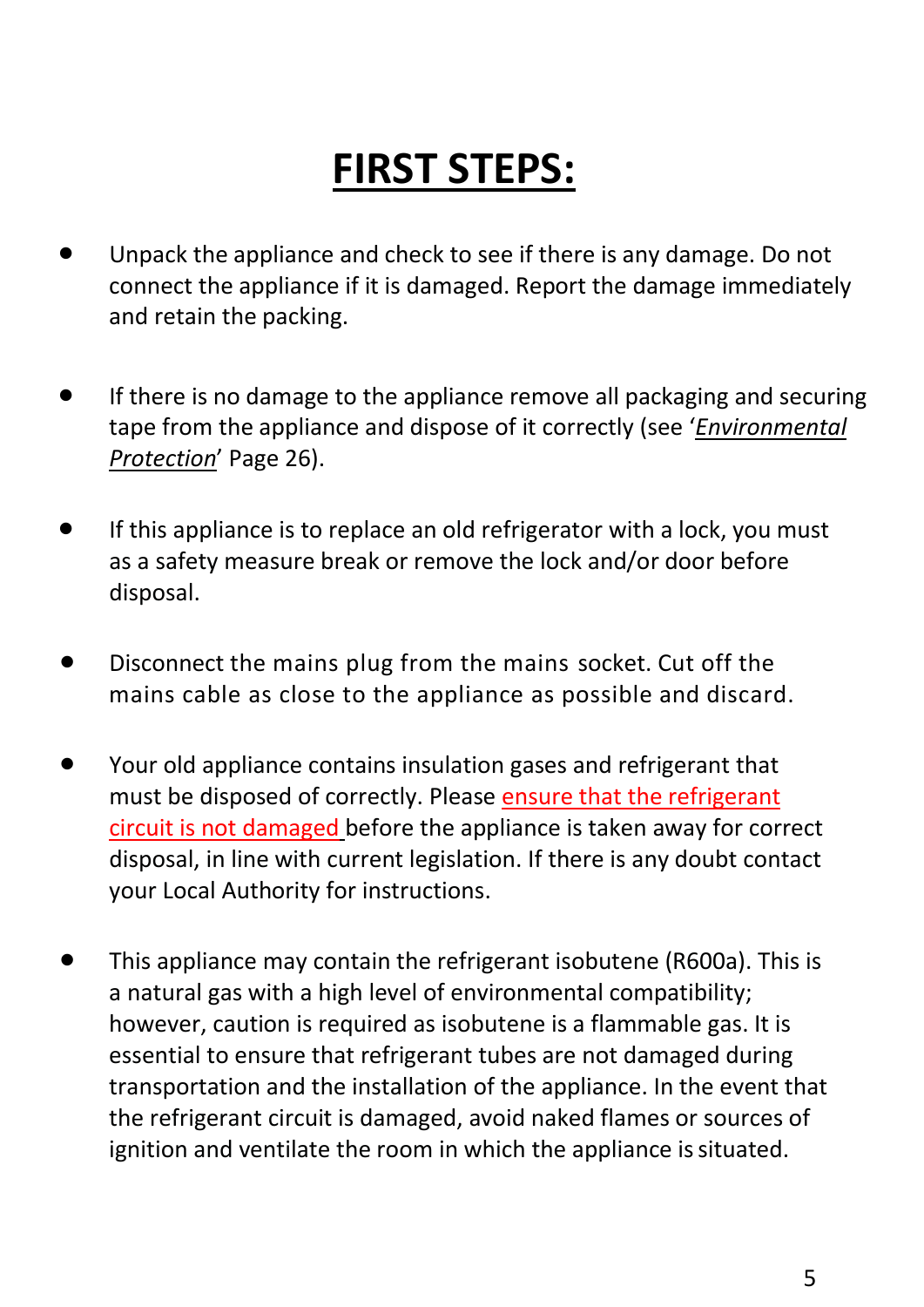# INSTALLATION:

- In the interest of safety and to ensure correct use, before installing the appliance, read this user manual carefully.
- To avoid unnecessary mistakes and accidents, it is important to ensure that all people using the appliance are thoroughly familiar with its operation and safety features.
- Save these instructions and make sure that they remain with the appliance if it is moved or sold, so that anyone using it throughout its' life will be properly informed of the appliance use and safety. Please note that this warranty is not transferrable.
- The manufacturer accepts no responsibility for incorrect installation or use.

#### IMPORTANT! This appliance must be left to stand in an upright position for at least 4 hours before being switched on for the first time. This appliance has been designed for Domestic Use only.

- Wash the interior of the appliance with lukewarm water containing a small amount of bicarbonate soda (5ml to 0.5 litres of water).
- For electrical connection carefully follow the instructions given.
- There must be adequate air circulation around the Appliance to avoid overheating. To achieve sufficient ventilation, follow the instructions relevant to installation.
- Wherever possible the spacers of the product should be against a wall to avoid the possibility of touching or catching parts that may become hot, such as the compressor or condenser.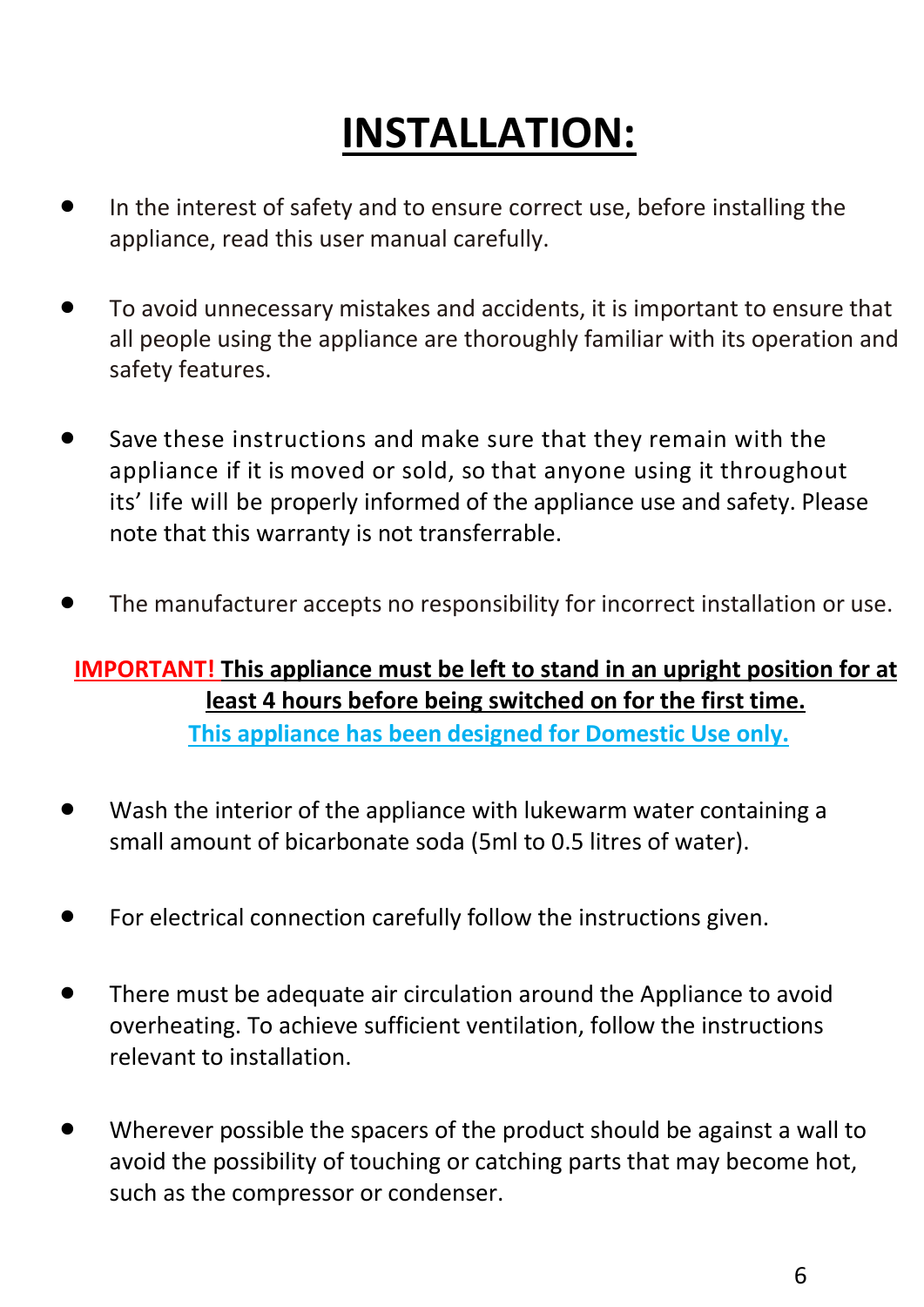# REAR SPACERS:

- The rear of your new appliance will have either an exposed condensor (Fig.3) or a concealed condenser or 'flat-back' (Fig.2).
- Your Appliance may come supplied with spacers fitted to the rear or you may be supplied with two plastic spacers similar to those shown in Fig.3a or 3b. Fit these to the rear of the appliance as shown (Fig.3a & 3b). When fitted, the spacers will ensure an air gap between the condenser and the rear wall.
- If the appliance does not come supplied with spacers fitted or you are not supplied with plastic spacers to fit yourelf, simply ensure that a gap of approximately 50mm is maintained behind the condenser and the rear wall.

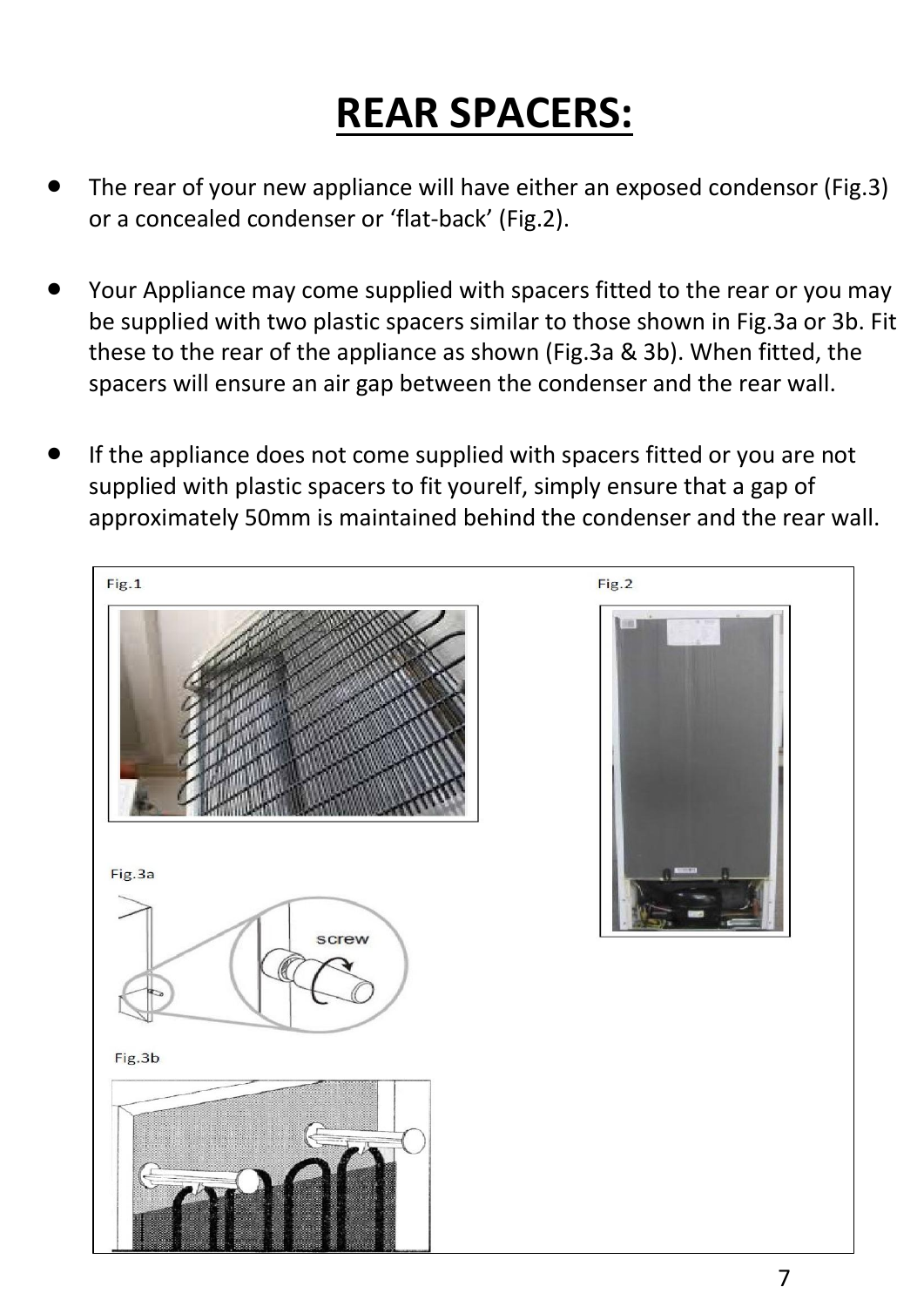- Connect the plug to an adjacent 13amp socket outlet and ensure that the appliance is not trapping the supply cable.
- Make sure that the plug is accessible after the installation of the appliance.
- Position the appliance in a dry atmosphere and out of direct sunlight.
- Do not position next to a cooker or other sources of heat, i.e. radiator.
- Leave a minimum gap of 2cm between the appliances in order to avoid condensation.
- Please ensure that there is an 'air-gap' between the appliance and the rear and side walls.
- Do not place or store heavy items on the top of this appliance.
- Ensure that the appliance is positioned on a firm flat floor.
- This appliance must be level.
- Ensure that the appliance is upright and wheels/feet are in firm contact with the floor so that the cabinet is stable.
- This appliance has been designed and manufactured to operate efficiently within an ambient temperature range of +16°C to +32°C.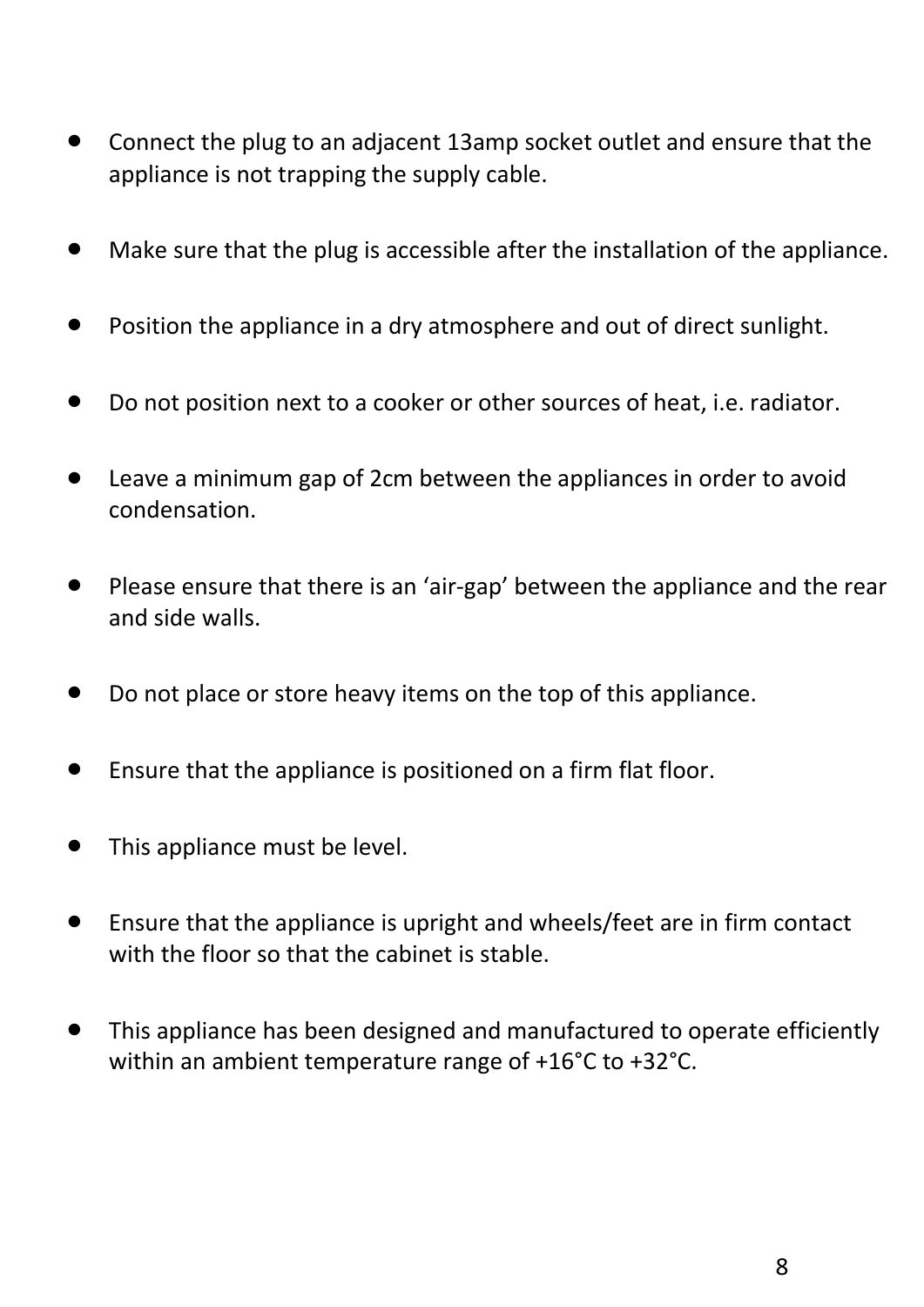# REVERSING THE DOOR:

#### Please note that your appliance may be supplied with the doors left or right hand hinged.

#### The door opening can be reversed from "right hand hinged" to "left hand hinged" if required.

*Warning! When reversing the door, the appliance must not be connected to the mains. Remove the plug from the mains beforehand.* 

*(Picture shown for indicative purposes only, model supplied may differ).* 

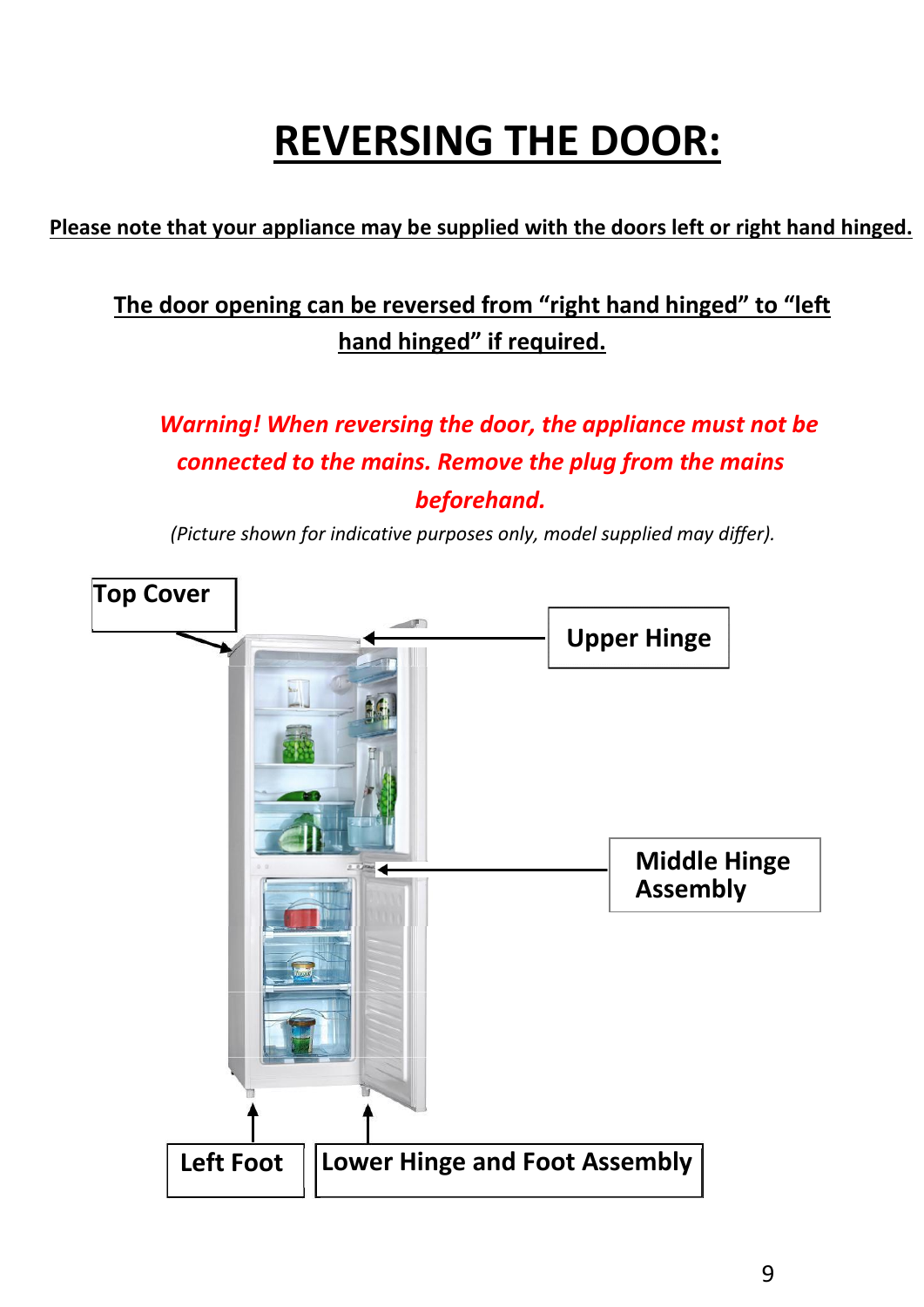- Remove the retaining screws and lift off the appliance top cover.
- Remove the screws and upper-hinge assembly then lift and remove the upper door away from the middle hinge assembly. Now remove the hinge pin from the upper hinge, turn the hinge over and refit the pin into the same hole.
- Remove the screws and middle hinge assembly then lift the lower door away from the lower hinge assembly.
- Remove the screws, lower hinge and foot assembly. Now remove the hinge pin from the lower hinge, turn the hinge over and refit the pin into the same hole.
- Remove the left foot and refit on the right-hand side.
- Now fit the lower hinge and foot assembly to the left-hand side. Tighten the screws.
- Place the lower door onto the lower hinge and then refit the middle hinge into the pre-drilled holes on the left-hand side of the cabinet. Tighten the screws.
- Now place the upper door onto the middle hinge and then refit the upper hinge into the pre-drilled holes on the left-hand side of the cabinet. Tighten the screws.
- Ensure that both doors are correctly aligned and that they seal correctly. If the doors require further alignment, slacken off the screws, re-align the doors then tighten the screws.
- Re-fit the appliance top cover.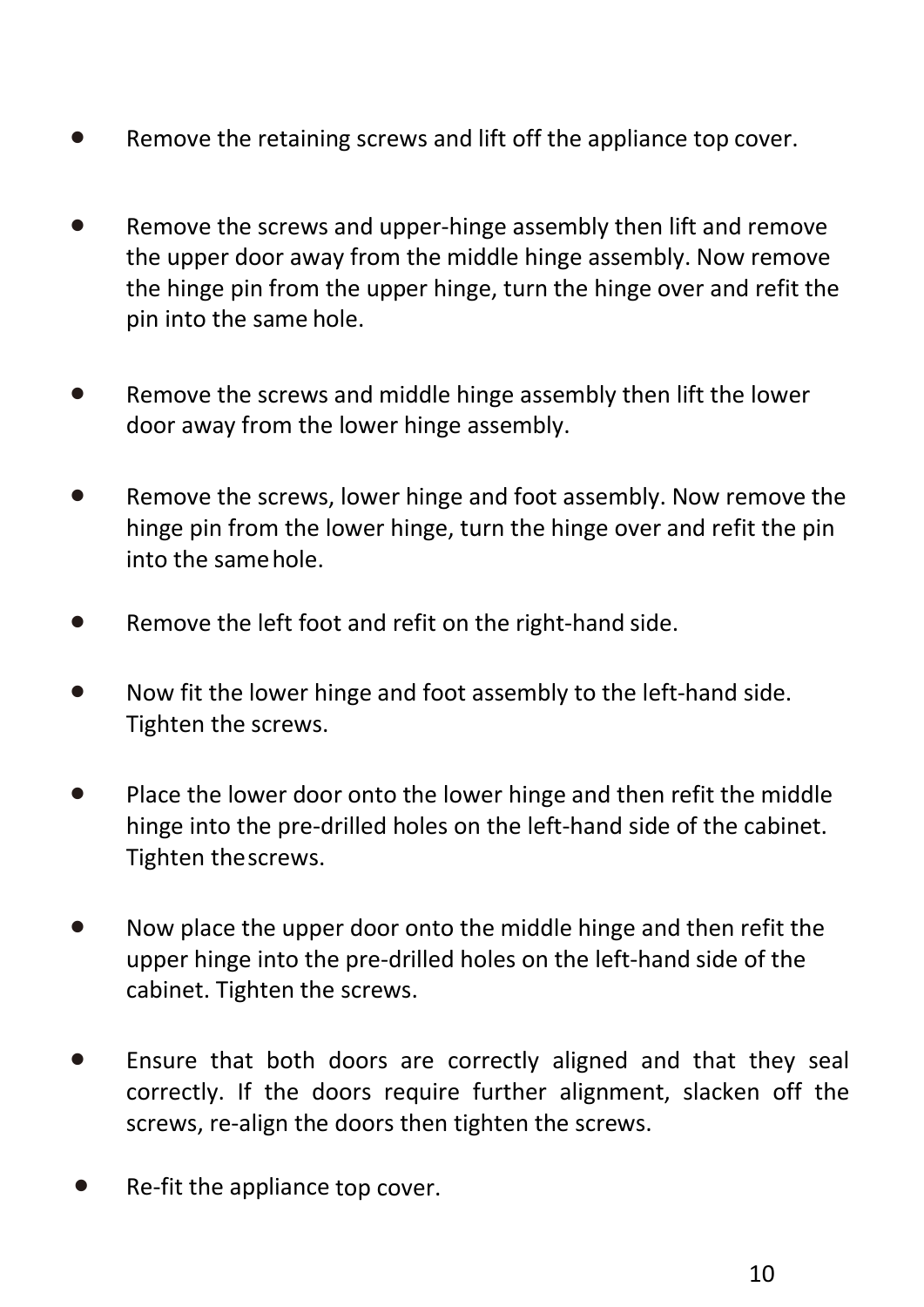# IMPORTANT NOTICE:

- This appliance should not be sited in a cold atmosphere*, i.e. garage, cellar or shed where the temperature may fall below 10°C.* Doing so may cause the freezer unit to under-freeze and lead to condensation issues (see below). If the ambient temperature is too low, the thermostat (located inside the fridge section) will shut off and the freezer will not be able to operate. If this continues for several hours you may find that some or all of the items stored inside your freezer section are not being maintained at the correct temperature. This does not indicate that there is a fault with the appliance!
- N.B. If you site this appliance in a garage/out-building or any other cold environment, condensation may occur depending on the ambient temperature. This may form on the outer cabinet and "pool" under the appliance. This is quite normal and does not indicate that there is a fault with the appliance. However, condensation droplets may also enter the appliance and damage the insulation.
- N.B. Condensation or related problems such as rust are not covered under the manufacturers guarantee!
- N.B. If you site this appliance in a very warm room/environment, i.e. conservatory, the motor may run continuously and the required temperature may not be achieved inside the cabinet(s).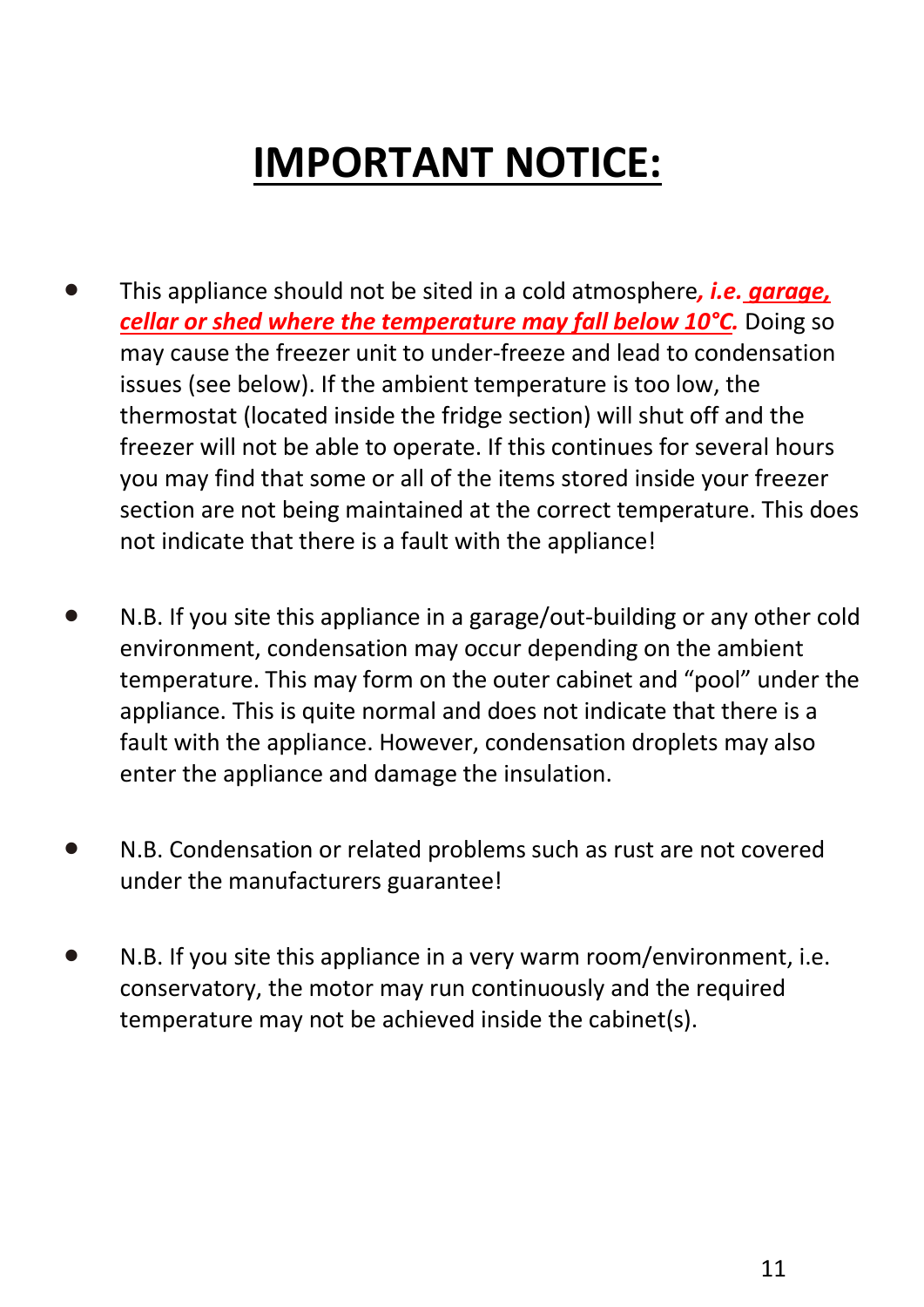# CHILDREN AND VULNERABLE PEOPLE SAFETY:

- This appliance can be used by children aged from 8 years and above and persons with reduced physical, sensory or mental capabilities or lack of experience and knowledge if they are under supervision or have been given instruction concerning the use of the appliance in a safe way and therefore understand the hazards involved.
- Children aged from 3 to 8 years are allowed to load and unload this appliance.
- Children should be supervised to ensure that they do not play with the appliance.
- Cleaning and user maintenance shall not be carried out by children unless they are aged from 8 years and above and supervised.
- Keep all packaging well away from children to avoid risk of suffocation.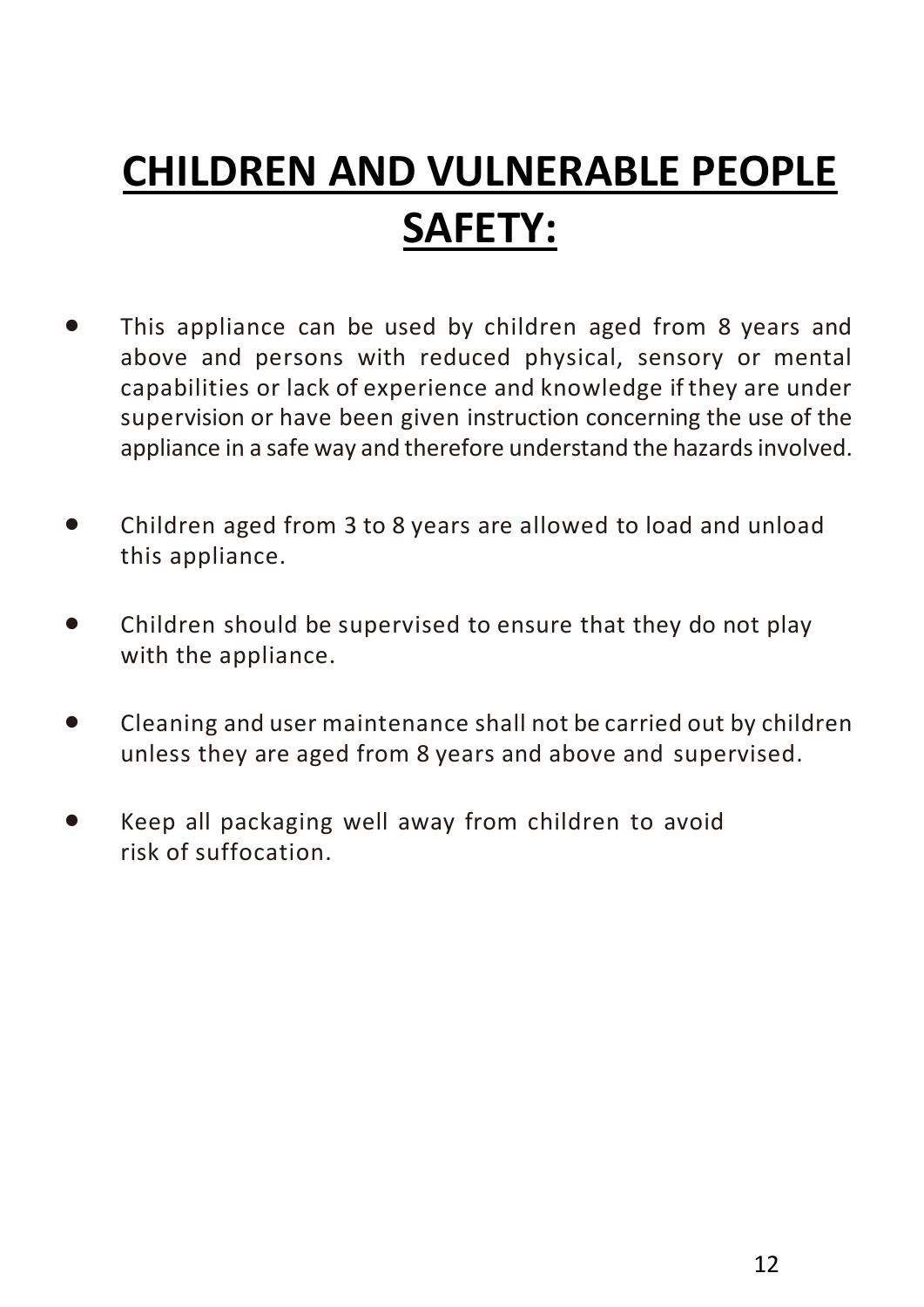# GENERAL SAFETY AND USE:

- $\bullet$  N WARNING! Ensure that there is sufficient ventilation around the product at all times and that it is free from any obstruction.
- $\triangle$  WARNING! Don't pack food close together as this prevents air circulating.
- $\bullet$   $\Lambda$  WARNING! Do not use mechanical devices or other means to accelerate the defrosting process, other than those recommended by the manufacturer.
- $\bullet$  ( WARNING! Do not damage the refrigerant circuit.
- $\bullet$   $\wedge$  WARNING! Do not use other electrical appliances (such as ice cream makers) inside of refrigerating appliances, unless they are approved for this purpose by the manufacture.
- $\hat{A}$  WARNING! Do not touch the light bulb if it has been on for a long period of time because it could be very hot.
- $\bullet$   $\wedge$  WARNING! When positioning the appliance, ensure the supply cord is not trapped or damaged.
- $\bigwedge$  WARNING! Do not locate multiple portable socket-outlets or portable power suppliers at the rear of the appliance.
- $\bullet$   $\wedge$  WARNING! Do not store explosive substances such as aerosol cans with a flammable propellant in this appliance.
- $\bigcirc$  The refrigerant isobutane (R-600a) is contained within the refrigerant circuit of the appliance, a natural gas with a high level of environmental compatibility but which is nonetheless flammable.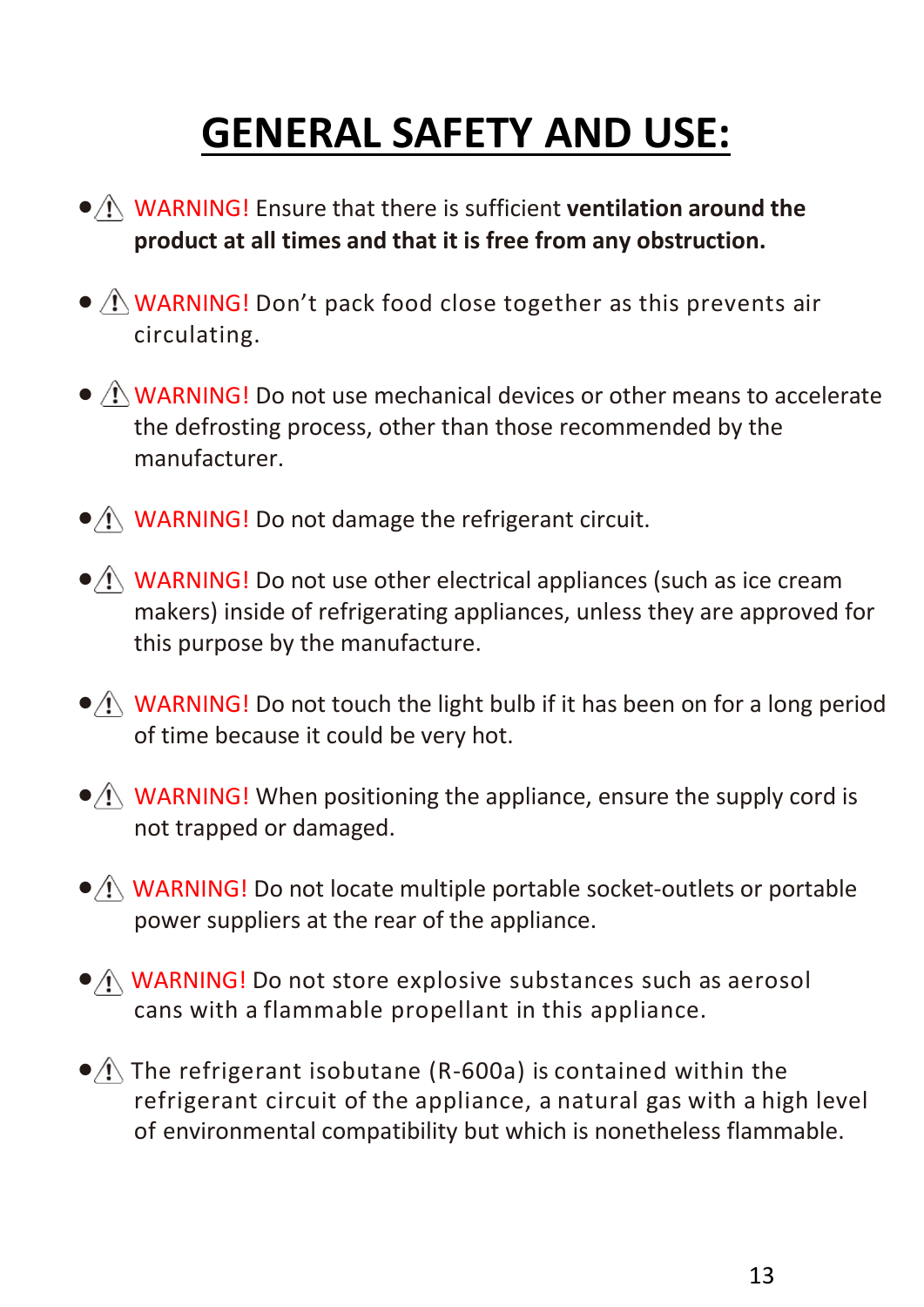- $\bigcirc$  During transportation and installation of the appliance, be certain that none of the components of the refrigerant circuit become damaged.
- $\bullet$   $\Lambda$  Avoid open flames and sources of ignition.
- $\bullet$   $\Lambda$  It is dangerous to alter the specifications or modify this product in any way. Any damage to the cord may cause a short circuit, fire and/or electric shock.
- $\bullet$   $\triangle$  This appliance is intended to be used in household and similar applications such as staff kitchen areas, staff rooms, offices and other working environments; farm houses and by clients in hotels, motels and other residential type environments; bed and breakfast type environments; catering and similar non-retail applications.
- $\bullet$   $\Lambda$  **WARNING!** Any electrical components (plug, power cord, compressor etc.) must be replaced by a certified service agent or qualified service personnel.
- $\bullet$   $\Lambda$  **WARNING!** The light bulb supplied with this appliance is a "special" use lamp bulb" usable only with the appliance supplied. This "special use lamp" is not usable for domestic lighting.
- $\bullet$   $\Lambda$  Make sure that the plug is not squashed or damaged by the back of the appliance. Do not remove the plug by pulling the mains cable. If the plug socket is loose, do not insert the plug. The Power cord must not be lengthened.
- $\bullet$   $\overline{A}$  This appliance is heavy. Care should be taken when moving it.
- $\bullet$   $\Lambda$  Do not remove or touch items from the freezer compartment if your hands are damp/wet, as this could cause skin abrasions or frost/freezer burns.
- $\bullet$   $\triangle$  Avoid prolonged exposure of the appliance to direct sunlight.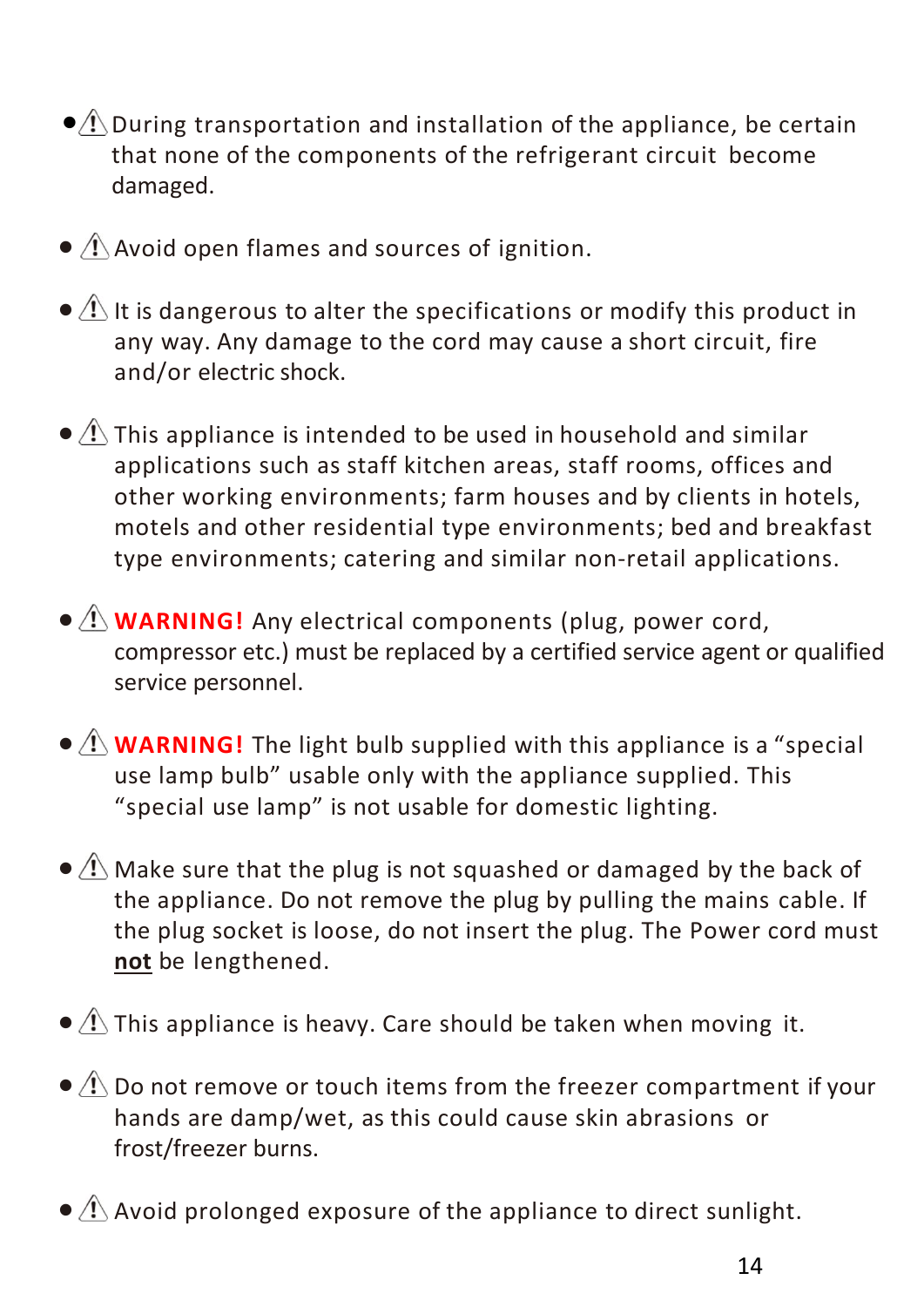# DESCRIPTION OF THE APPLIANCE:



- 1. Freezer Compartment
- 2. Thermostat Control
- 3. Interior Light
- 4. Interior Glass Shelf
- 5. Door Storage Specific Areas for Bottles & Dairy Products
- 6. Salad Crisper Box with Glass Shelf
- 7. Two Levelling Feet

*(Picture shown for indicative purposes only, model supplied may differ).*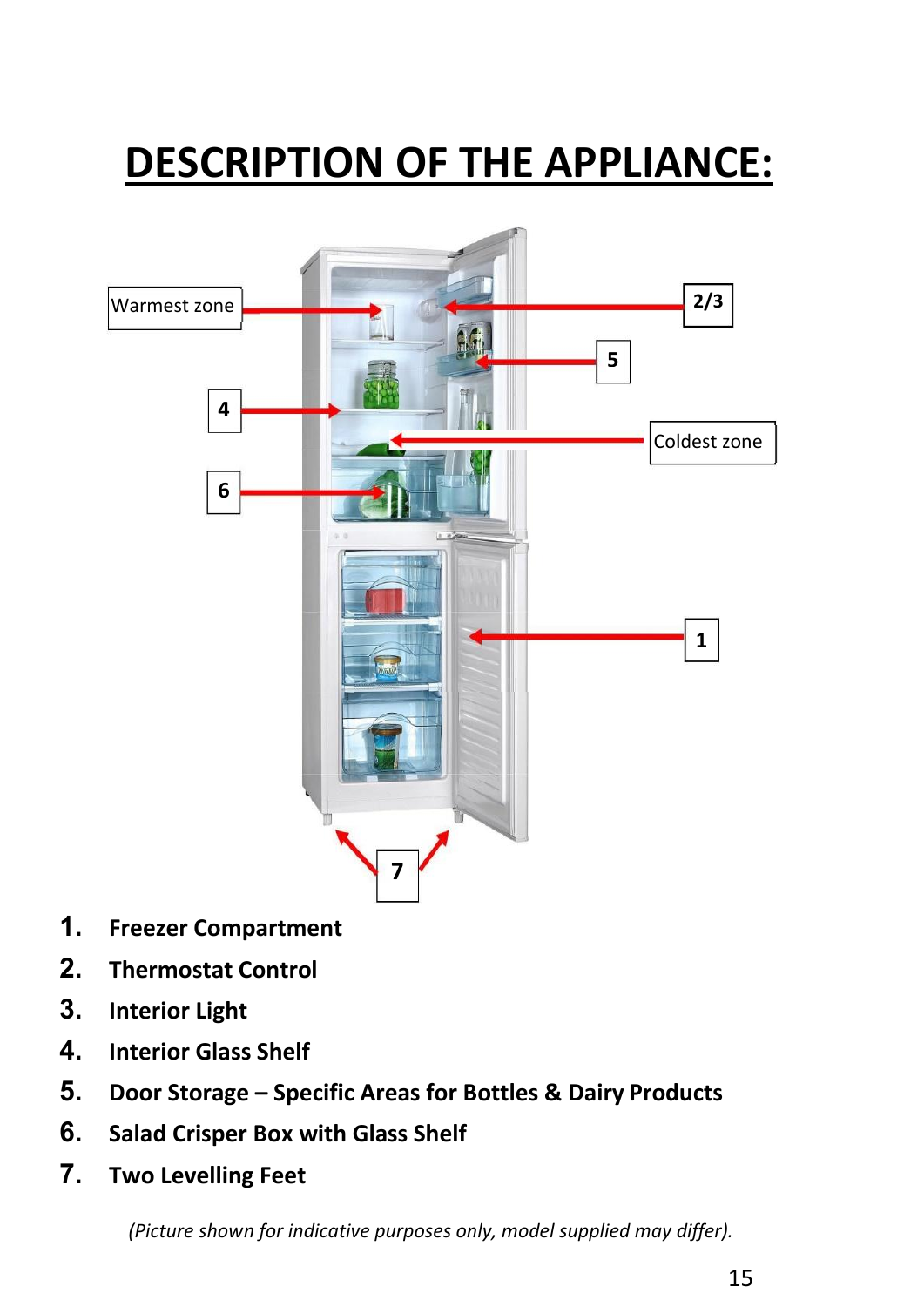# OPERATING THE APPLIANCE:

- Set the thermostat control to the required setting as detailed in the Temperature Control section.
- Leave the appliance for approximately 4 hours for the correct temperature to be reached.

#### Temperature Control:

- Plug in your appliance. The internal temperature is controlled by a thermostat. There are 8 settings. 1 is the warmest setting and 7 is the coldest.
- Setting 0 is to turn the appliance on and off.
- The appliance may not operate at the correct temperature if it is in a particularly hot location or if you open the doors too often and leave them open for too long.



## Important:

During high ambient temperatures e.g. on hot summer days, it may be necessary to set the thermostat to the coldest setting (7). This may cause the compressor to run continuously in order to maintain a low temperature in the cabinet.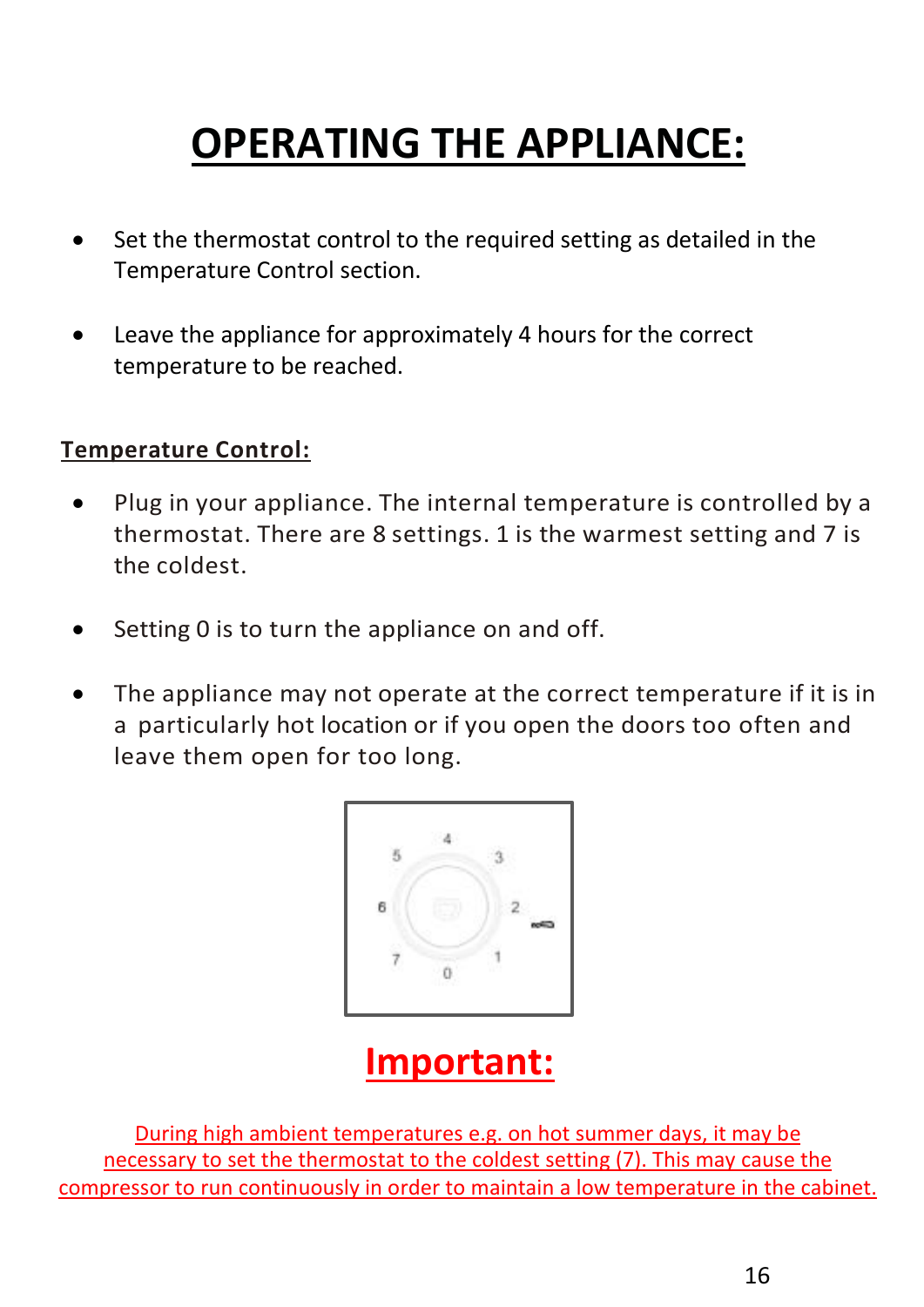## DAILY USE:

- Do not put hot food into the appliance.
- Do not place food products directly against the rear wall.
- Frozen food must not be re-frozen once it has been thawed out.
- Store pre-packed frozen food in accordance with the food manufacturer's instructions.
- Food storage recommendations should be strictly adhered to.
- Do not place fizzy drinks in the freezer compartment as it creates pressure on the container, which may cause it to explode, resulting in damage to the appliance.
- Ice-lollies can cause frost burns if consumed straight from the freezer.
- To avoid food contamination, please follow the instructions on Page 20.
- Opening the door for long periods of time can cause a significant increase of the temperature inside the appliance.
- Regularly clean all surfaces that come into contact with food.
- Store raw meat and fish in suitable containers in the refrigerator, so that there is no contact with other food. Avoid any drips onto other food.
- You may hear faint gurgling or bubbling sounds when the refrigerant is pumped to the cooling system and through the coils or tubing at the rear of the appliance. When the compressor is in operation you may hear a slight whirring sound or pulsating noise. The thermostat controls the operation of the compressor, and you may hear a slight click as it cycles in and out.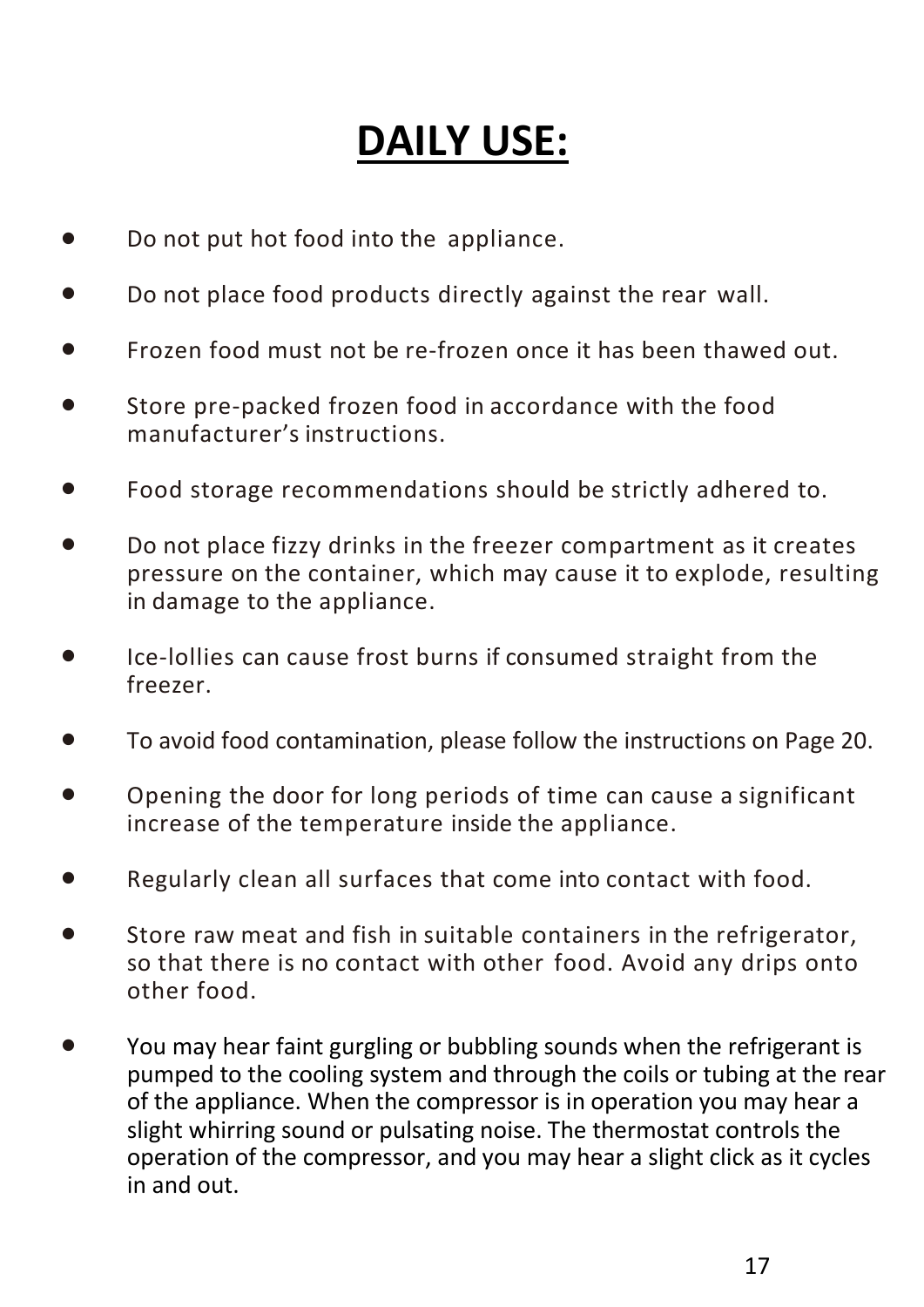- One, two and three star freezer compartments (if they are present in the appliance) are not suitable for freezing fresh food.
- If the appliance is left empty for long periods of time, switch off, defrost, clean, dry and leave the doors open to prevent mould developing within the appliance.
- During a power cut, do not open the door(s).
- Do not open the door(s) too frequently.
- Do not keep the door(s) open for too long.
- Do not set the thermostat on too cold a temperature.
- Some accessories, such as drawers, can be removed to create larger storage volume and lower energy consumption.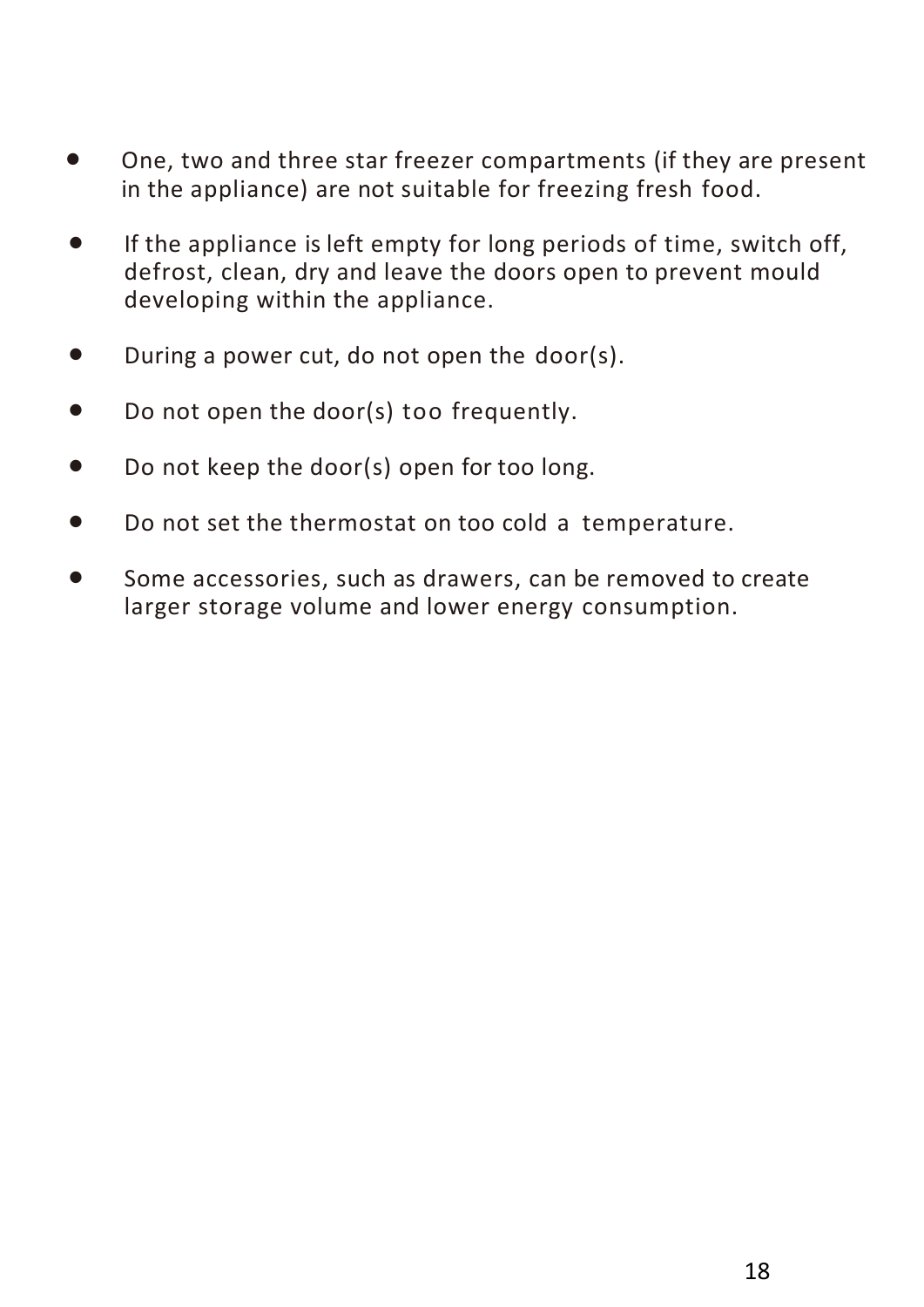| Refrigerator<br>compartments:                    | <b>Type of Food:</b>                                                                                                                                                                                                |
|--------------------------------------------------|---------------------------------------------------------------------------------------------------------------------------------------------------------------------------------------------------------------------|
| Door or<br>balconies of<br>fridge<br>compartment | Foods with natural preservatives, such as jams, juices, drinks or<br>condiments.<br>Do not store perishable foods.                                                                                                  |
| Crisper drawer                                   | Fruits, herbs and vegetables should be place separately in the<br>crisper bin.                                                                                                                                      |
| i.e. Salad drawer                                | Do not store bananas, onions, potatoes or garlic in the<br>refrigerator.                                                                                                                                            |
| Fridge shelf – bottom<br>Chiller (box/drawer)    | Raw meat, poultry or fish (for short-term storage).<br>Do not mix different types of raw meat or fish on the same shelf<br>at the same time.                                                                        |
| Fridge shelf – middle                            | Dairy products.                                                                                                                                                                                                     |
| Fridge shelf $-$ top                             | Foods that do not need cooking, such as ready meals, deli meats<br>or leftovers.                                                                                                                                    |
| Freezer drawer(s)/shelf                          | Foods for long-term storage.<br>Bottom drawer/shelf for raw meat, poultry or fish.<br>Middle drawer/shelf for frozen vegetables or chips.<br>Top drawer/shelf for ice cream, frozen fruit or frozen baked<br>goods. |
|                                                  | Do not mix different types of raw meat or fish on the same shelf<br>at the same time.                                                                                                                               |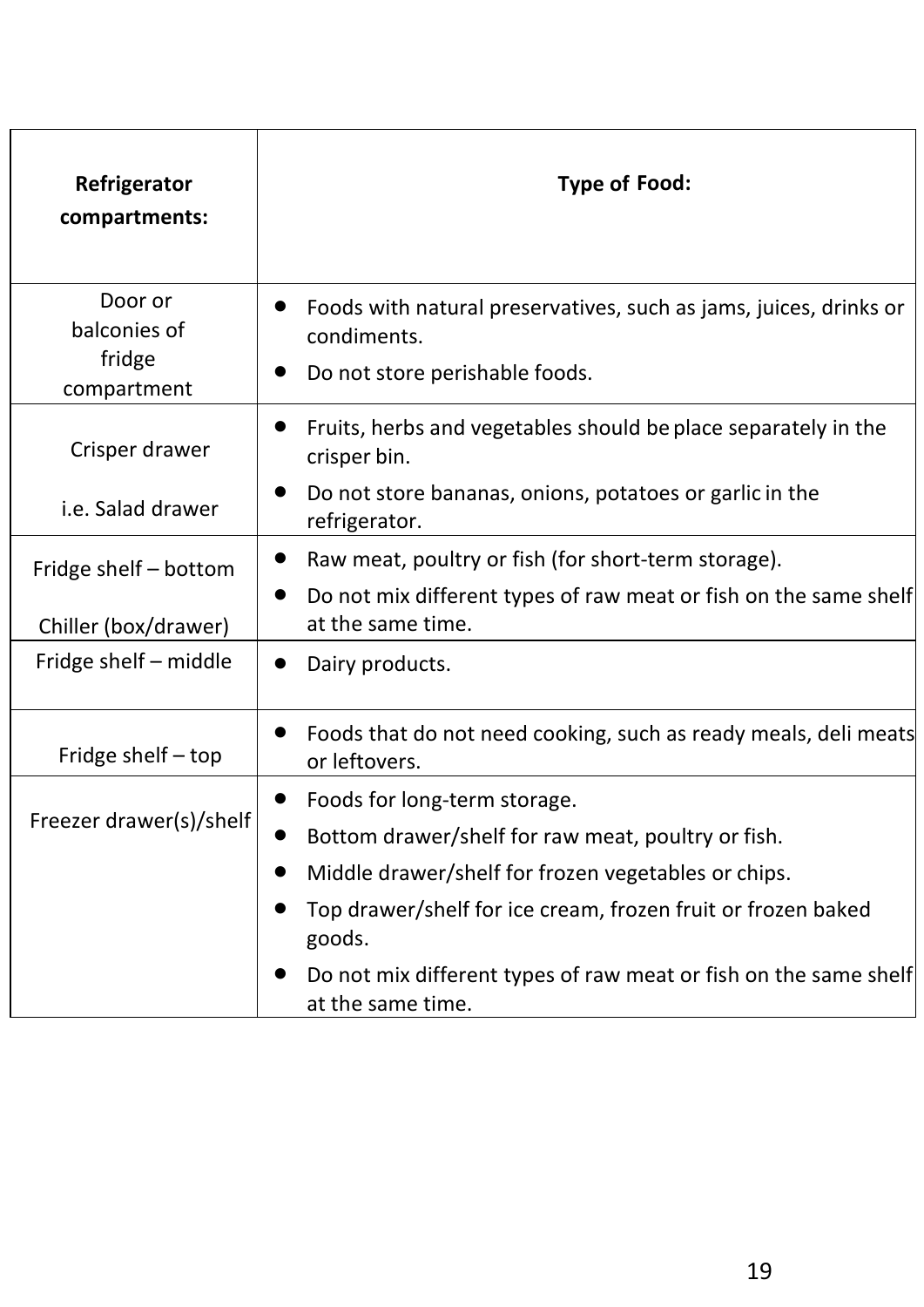## MAINTENANCE:

Before any maintenance or cleaning work is carried out, DISCONNECT the appliance from the ELECTRICITY supply.

## INTERNAL CLEANING:

- Clean the interior and accessories with warm water and bicarbonate of soda (5ml to 0.5 litre of water). Rinse and dry thoroughly. Do not use detergents, abrasive powders, highly perfumed cleaning products, wax polishes or cleaning products containing bleach or alcohol.
- Regularly examine the drain hole in the refrigerator to ensure that there is no blockage. If necessary, clean the drain hole, which is located on the internal back wall of the refrigerator cavity. If the drain hole is not unblocked, water will collect in the bottom of the appliance.

## EXTERNAL CLEANING:

- Wash the outer cabinet with warm soapy water. Do NOT use abrasive **products**. There may be sharp edges on the underside of the product, so care should be taken when cleaning.
- Once or twice a year dust the condenser unit at the rear of the appliance and the compressor at the back of the appliance, with a brush or vacuum cleaner. Any accumulation of dust will affect the performance of the appliance and cause increased energy consumption.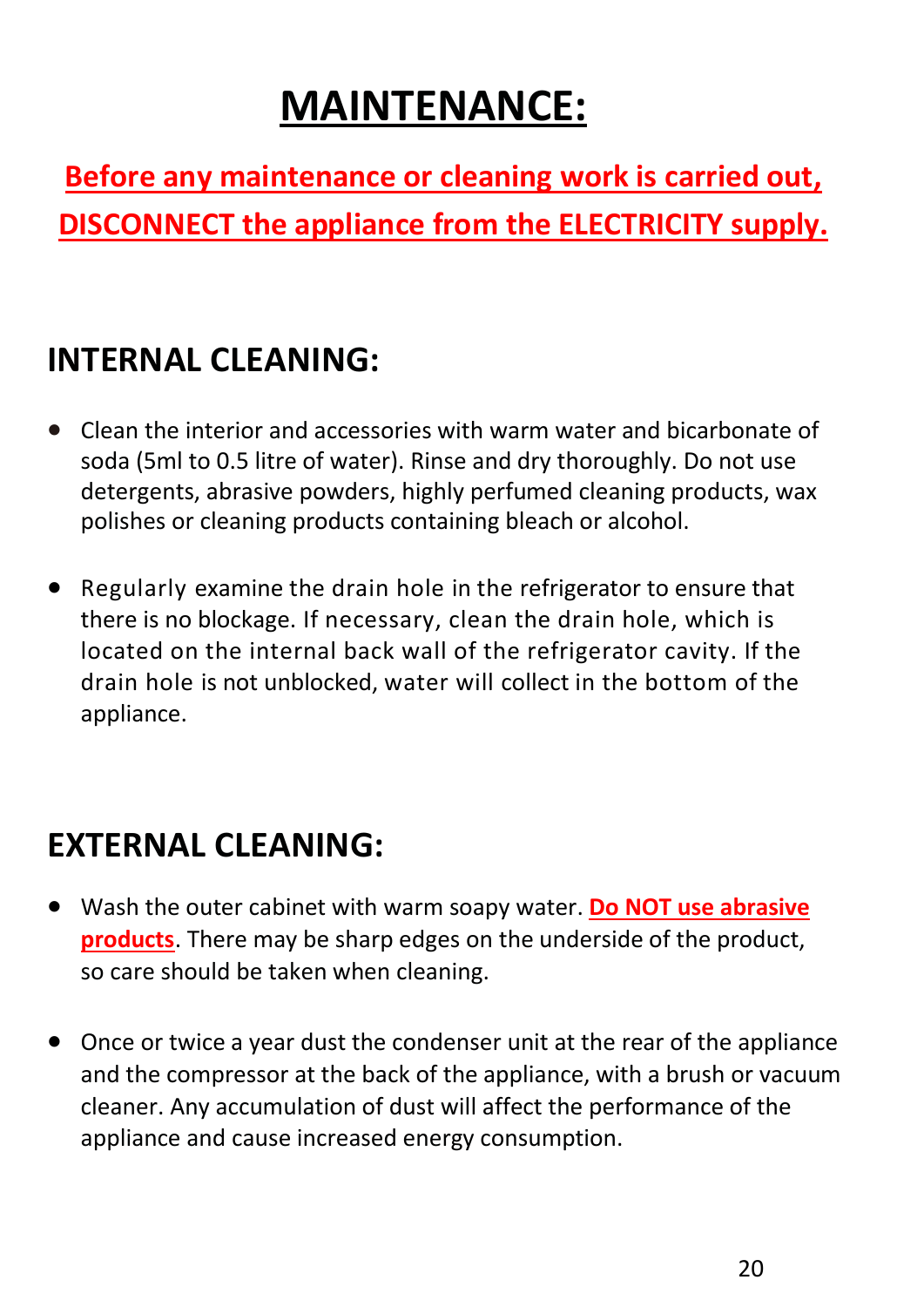## DEFROSTING:

- If the ice builds up in the freezer compartment and exceeds 3-5mm, empty the contents and switch off the appliance, leave the door open and allow the ice to melt. Do not use sharp objects to remove the ice. Clean and dry the interior, close the door and turn on the power to the appliance.
- When the power has been restored the appliance will start to operate but it may take some time to achieve the pre-set operating temperature.
- Wrap frozen food in newspaper and put in a cool box if available during this process.

### WHEN THE APPLIANCE IS NOT IN USE:

 When the appliance is not in use for long periods, remove the contents, disconnect from the electricity supply and clean the appliance, leaving the door ajar until you wish to use the appliance again.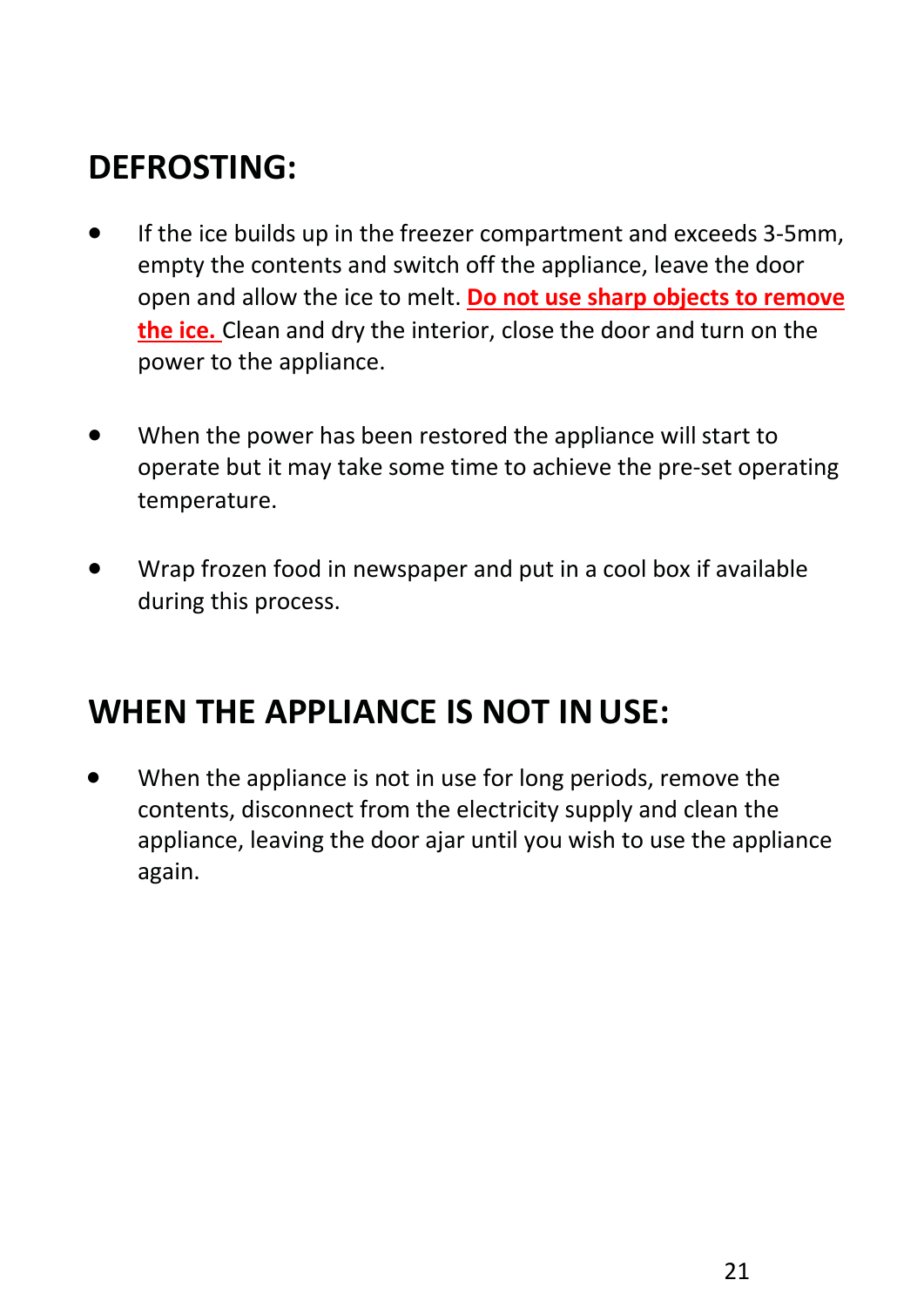# TROUBLE SHOOTING:

#### THERE IS NO POWER TO THE APPLIANCE:

- Check there is not a power cut.
- Check there is power to the electric socket/appliance and that it is switched on.
- Check the fuse in the plug (Must be 13 amp).

#### THE COMPRESSOR RUNS CONTINUOUSLY:

- Is the door closed correctly?
- Have large quantities of food recently been added to the appliance? – If yes, allow the interior temperature to recover.
- Has the appliance door been opened frequently? If yes, allow the interior temperature to recover.
- Is the thermostat control set to too high a level? If yes, adjust the control to a lower setting.

#### THERE IS EXCESSIVE FROST/ICE BUILD-UP:

- Ensure that the door has been closed correctly.
- Ensure that the door seal is clean and sealing correctly.
- Ensure the temperature controls not set on maximum.

#### THE APPLIANCE IS MAKING NOISE:

- Refer to 'Daily Use' Page 18.
- Ensure that the appliance has been installed correctly, see Page 7.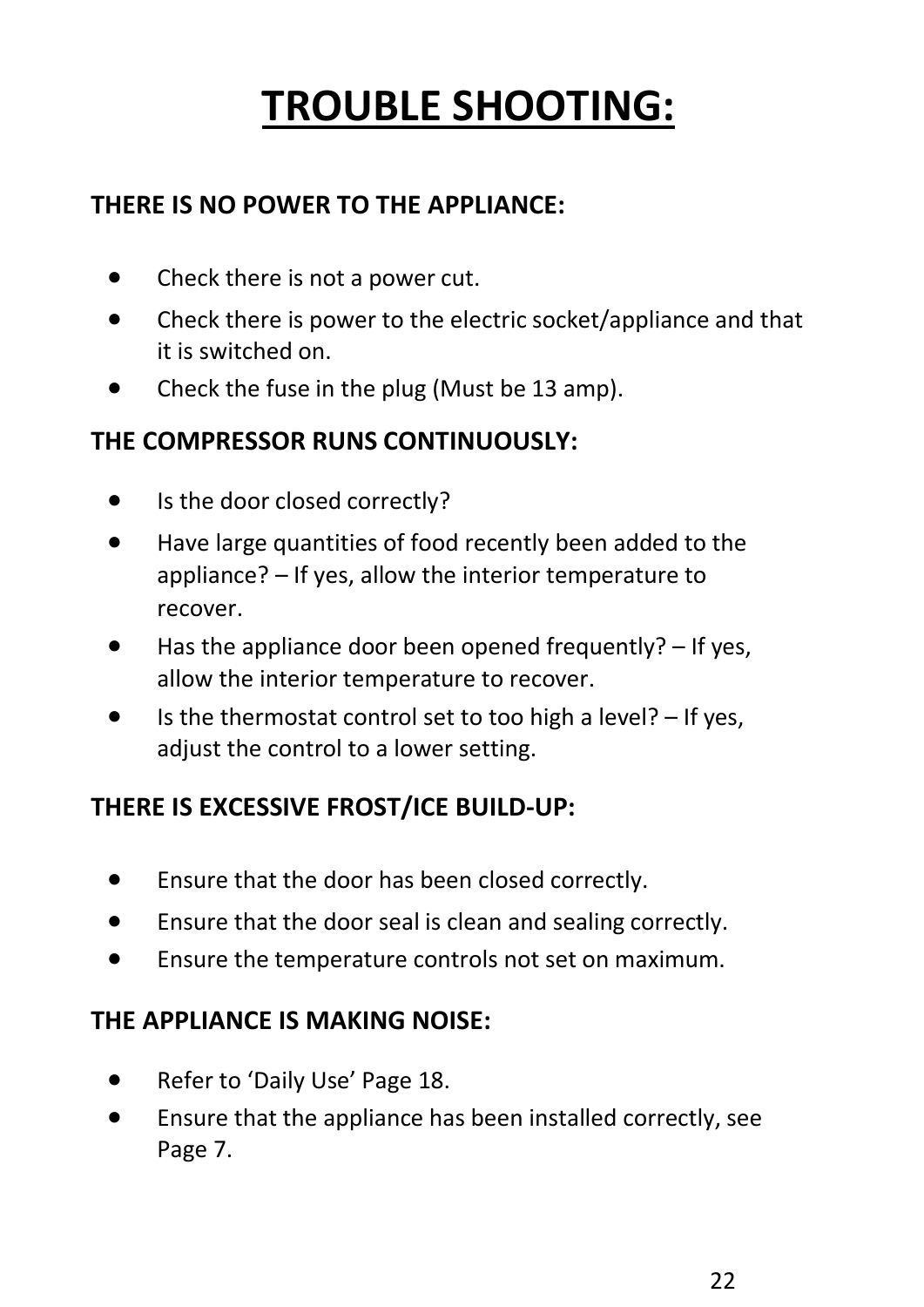# SERVICE:

- Any electrical work required or servicing of the appliance should be carried out by a qualified electrician or competent person.
- This product must be serviced by an authorised Service Center, and only genuine spare parts must be used.

RNING! During use, service or disposal of the appliance and it's packaging, please pay attention to the symbol on the left, which is located on rear of appliance (rear panel or compressor).

 $\mathcal{N}$  Risk of "fire warning symbol". There are flammable materials in the refrigerant pipes and compressor. Be as far away as possible from any fire source during use, service and disposal.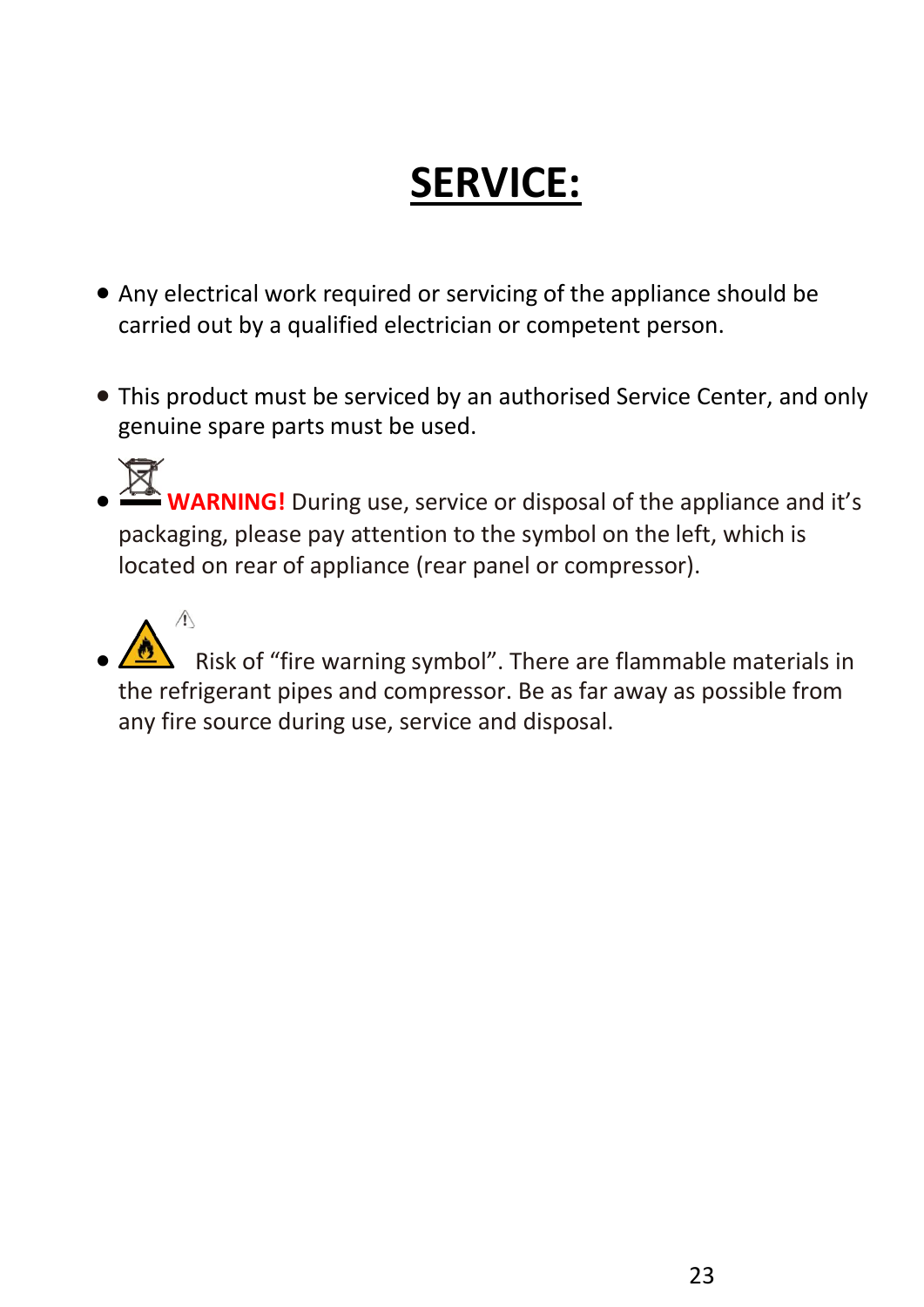# INSURANCE:

## *Any warranty provided with this product does not cover loss of fridge/freezer contents*!

- Any claim for loss, damage, costs or expenses of an indirect or consequential nature including any economic loss or damage to foodstuffs or any other goods is excluded.
- We recommend that you inspect your fridge/freezer regularly to check that it is working correctly.
- Losses can result from deterioration following breakdown or accidental failure of the appliance, fuses, plugs or public electricity supply. These events can be covered by your standard home insurance or might require extra cover. Check with your insurance provider.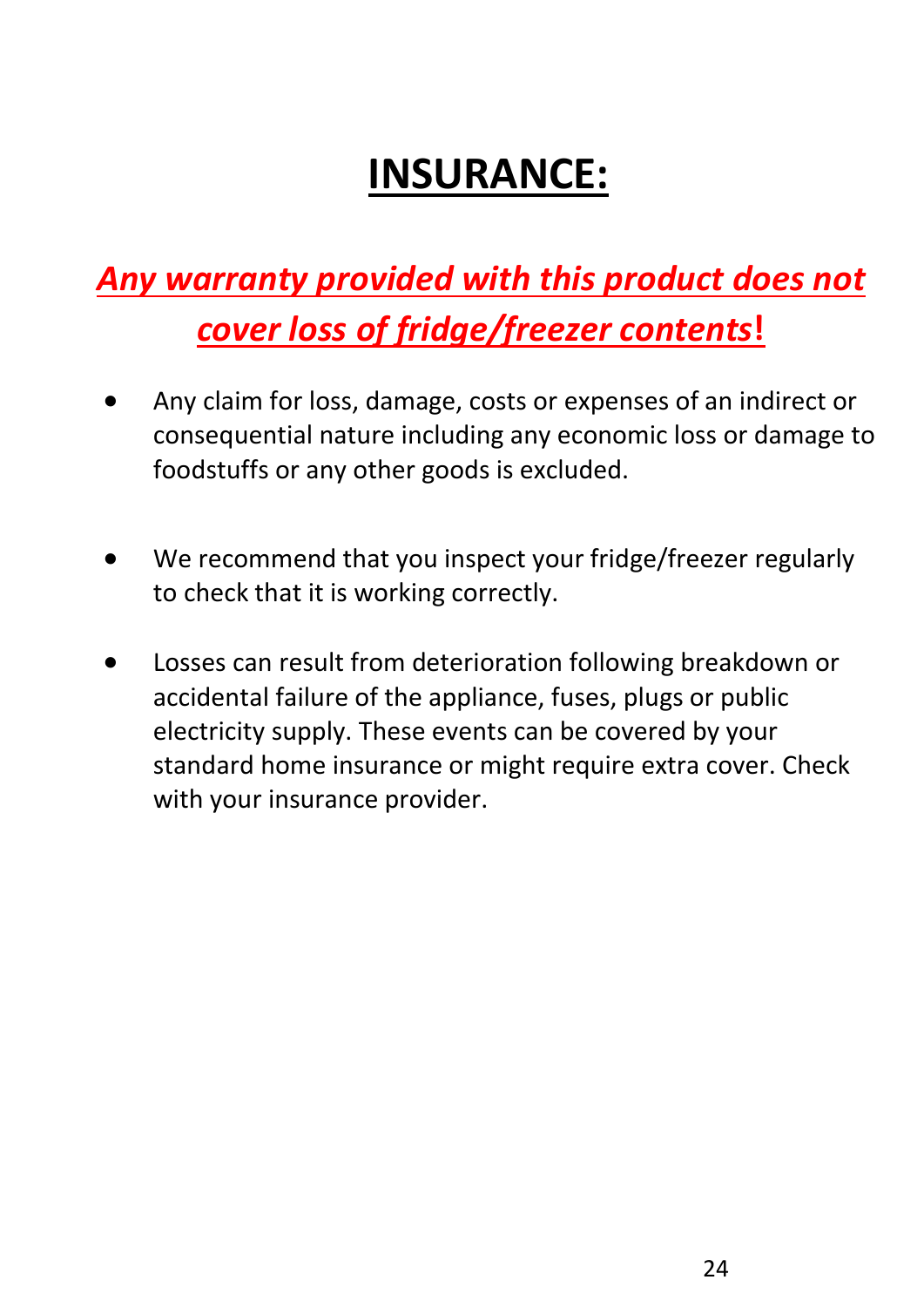# ENVIRONMENTAL PROTECTION:

- $\mathbf{E}$ This appliance does not contain gasses which could damage the ozone layer, in the refrigerant circuit or insulation materials.
- $\mathbf{r}$ The appliance must be disposed of correctly.

The insulation foam contains flammable gases: the appliance must be disposed of according to the appliance regulations. Avoid damaging the cooling unit, especially the heat exchanger. The materials used on this appliance marked by the symbol  $\bigcirc$  are recyclable.

This appliance is marked according to the European directive 2002/96/EC on Waste Electrical and Electronic Equipment (WEEE). By ensuring this product is disposed of correctly, you will help prevent potential negative consequences for the environment and human health, which could otherwise be caused by inappropriate waste handling of this product.

The symbol on the product or on its packaging indicates that this product



may not be treated as household waste. Instead it should be taken to the appropriate collection point for recycling of electrical and electronic equipment.

Disposal must be carried out in accordance with local environmental regulations for waste disposal. For more detailed information about treatment, recovery and recycling of this product, please contact your Local Authority, your household waste disposal service or the Retailer where you purchased the product.